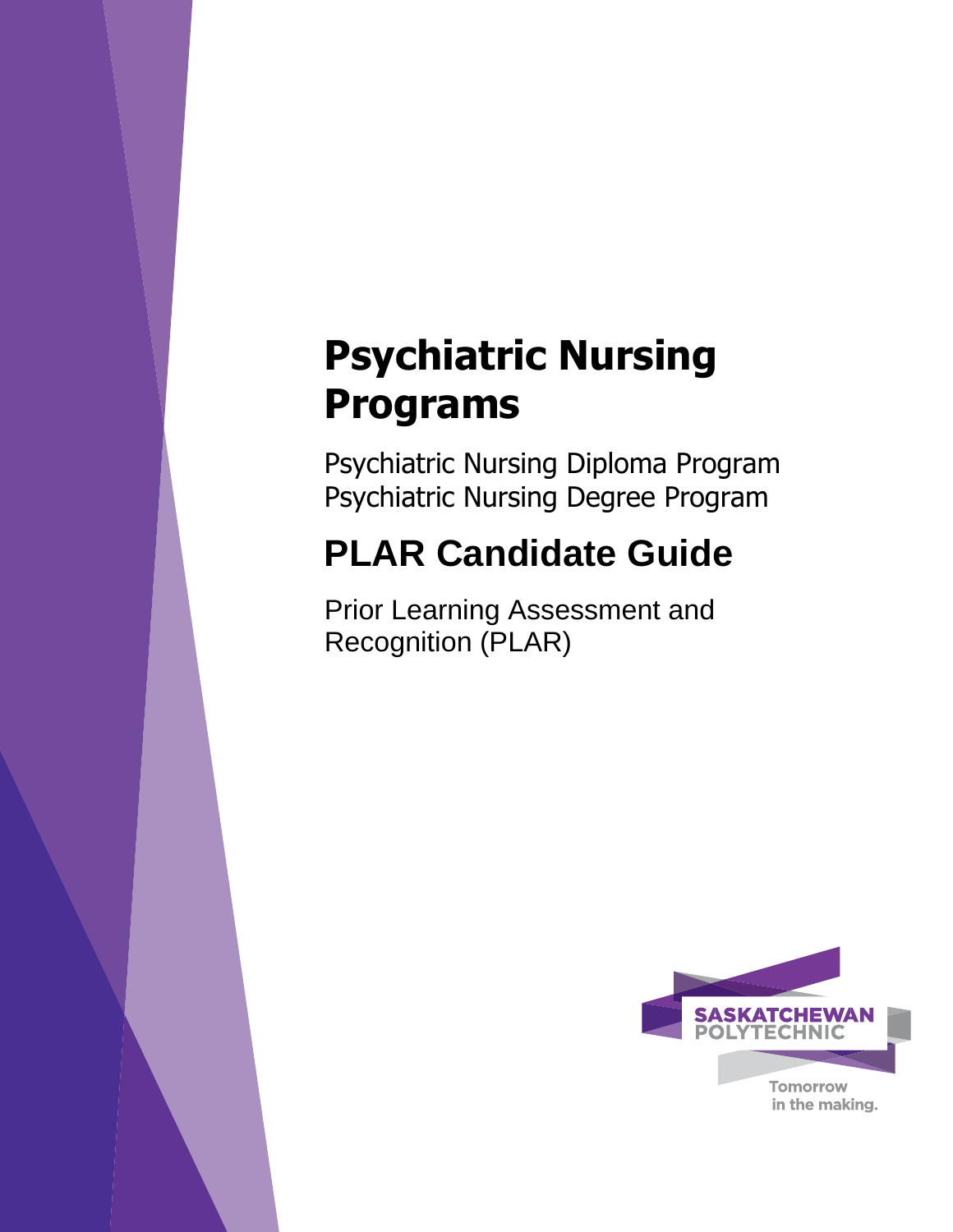# **Copyright**

#### Saskatchewan Polytechnic

No part of the work(s) contained herein may be reproduced or copied in any form or by any means – graphic, electronic, or mechanical, including photocopying, recording, taping of information and retrieval systems – without written consent of Saskatchewan Polytechnic.

The Psychiatric Nursing program is dedicated to removing barriers and broadening the access to programs at Saskatchewan Polytechnic. We believe that adults acquire knowledge and skills through life and work experience that may align with courses within our programs.

| Developed by program         | November 2012 |           |                |  |  |
|------------------------------|---------------|-----------|----------------|--|--|
| Revised                      | May 2013      | June 2014 | September 2016 |  |  |
| Web ready $-$ PLAR<br>office | June 2013     | July 2014 | December 2016  |  |  |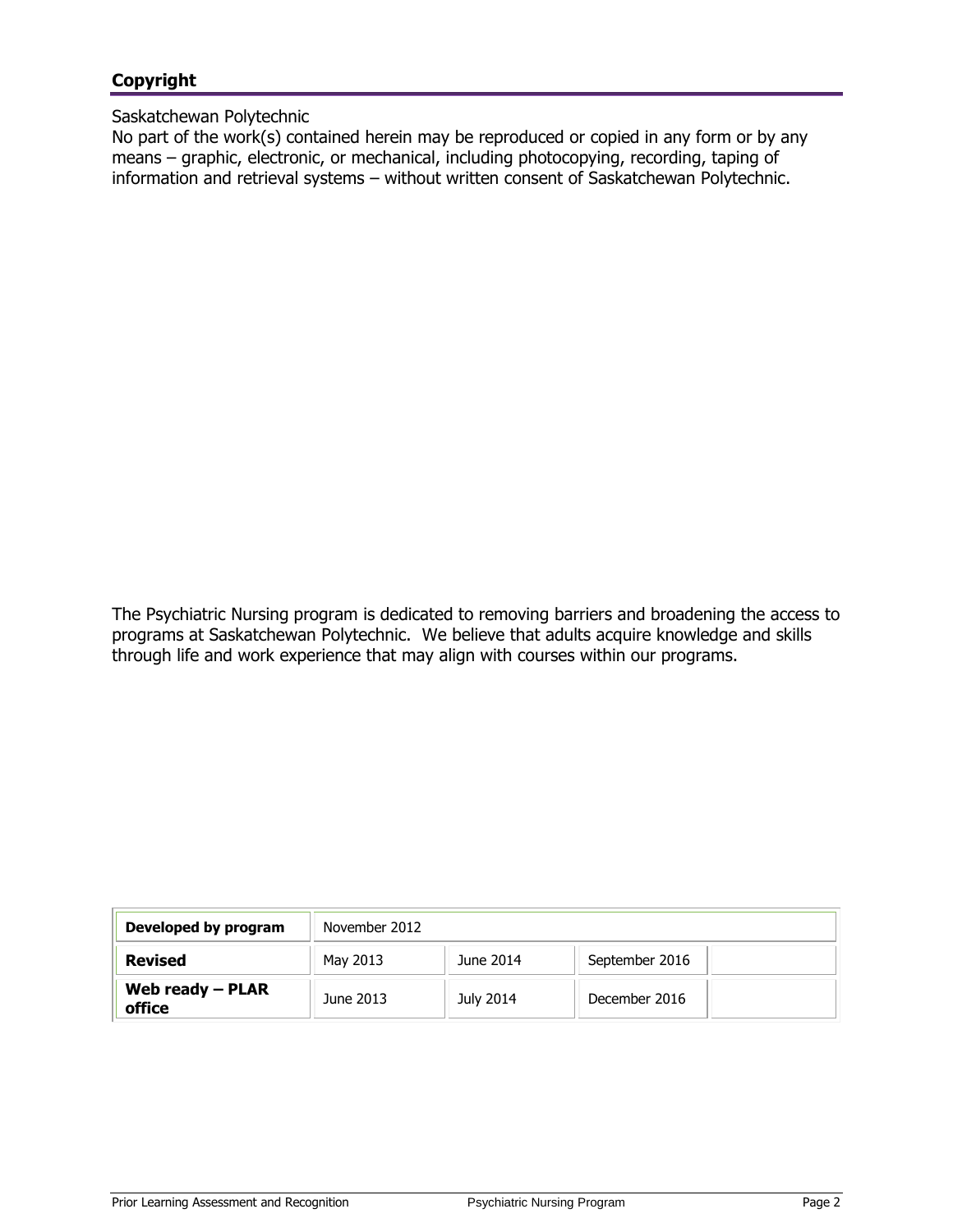# **Table of contents**

| If I live out of town, do I have to travel to a main campus to do PLAR? 8                     |
|-----------------------------------------------------------------------------------------------|
|                                                                                               |
| Are there other methods to gain Saskatchewan Polytechnic course credits for prior learning? 8 |
|                                                                                               |
|                                                                                               |
|                                                                                               |
|                                                                                               |
|                                                                                               |
|                                                                                               |
|                                                                                               |
|                                                                                               |
|                                                                                               |
|                                                                                               |
|                                                                                               |
|                                                                                               |
|                                                                                               |
|                                                                                               |
|                                                                                               |
|                                                                                               |
|                                                                                               |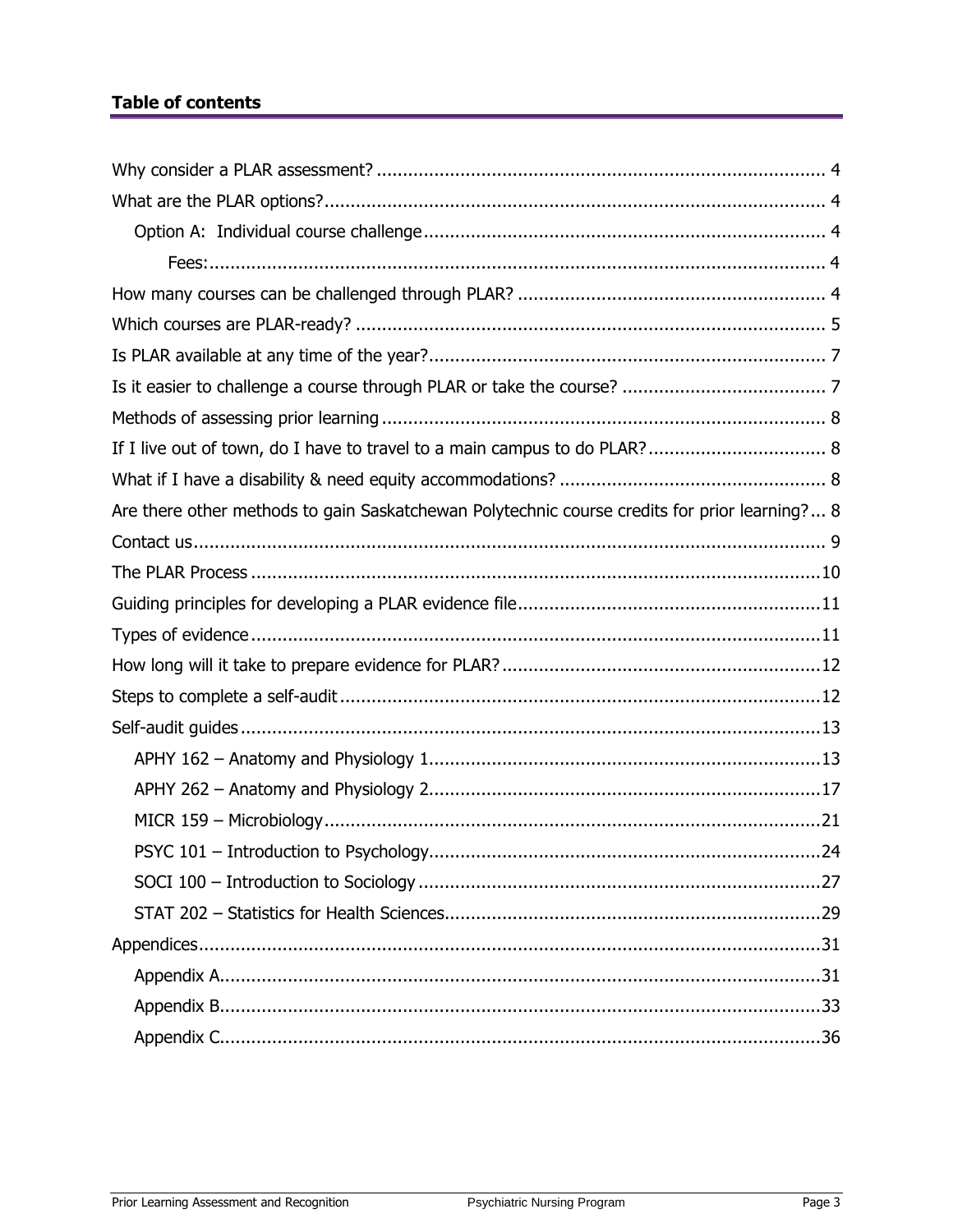#### <span id="page-3-0"></span>**Why consider a PLAR assessment?**

PLAR refers to the combination of flexible ways of evaluating people's lifelong learning, both formal and informal against a set of established standards. You can receive academic credit for your relevant lifelong learning. The Psychiatric Nursing program recognizes prior learning in a number of ways.

We recognize:

- Previous formal learning from an accredited training institution through transfer of credit.
- <span id="page-3-1"></span>**Previous informal learning or experiential learning through a comprehensive prior** learning and recognition process.

# **What are the PLAR options?**

To be eligible for PLAR, an applicant must first register or already be registered as a Saskatchewan Polytechnic student.

#### **Option A: Individual course challenge**

If you have 5 years of successful experience in the psychiatric nursing or related field, and have learned the skills and knowledge for **one or more** of the Psychiatric Nursing program courses, you may apply to be assessed for each applicable course.

#### **Fees:**

- <span id="page-3-3"></span><span id="page-3-2"></span>There will be a charge for each individual course assessment.
- For a listing of the specific PLAR fees, check the [PLAR database](https://webprod.siast.sk.ca:8000/ceroneprod/szpkplar.P_PLARInformation) or call Saskatchewan Polytechnic and ask to speak to the PLAR advisor/counsellor assigned to the Psychiatric Nursing program at: 1-866-467-4278.

#### <span id="page-3-4"></span>**How many courses can be challenged through PLAR in the Psychiatric Nursing program?**

Currently we have 3 out of 32 diploma courses and up to 4 out of 11 or 15 degree courses depending on when you received your diploma (see chart below) with PLAR challenges available. There is no limit. You may challenge as many of these courses as you are able to prove prior skills and knowledge through assessment.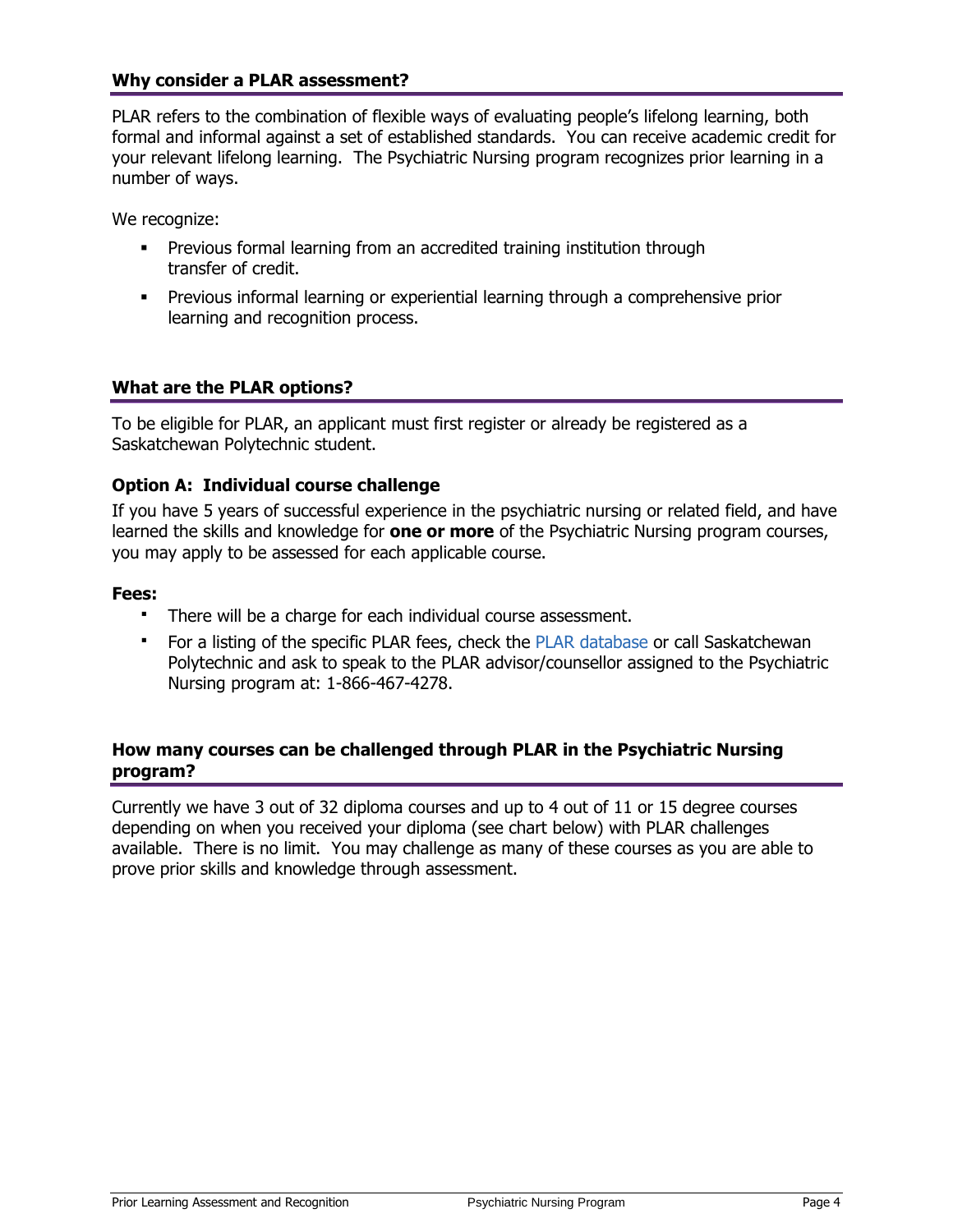<span id="page-4-0"></span>

| <b>Psychiatric Nursing Program Diploma Profile</b> |                                                                |                                                                    |                                                        |  |  |  |  |  |
|----------------------------------------------------|----------------------------------------------------------------|--------------------------------------------------------------------|--------------------------------------------------------|--|--|--|--|--|
| <b>COURSE</b><br><b>CODE</b>                       | <b>COURSE NAME</b>                                             | <b>PLAR</b><br><b>Challenge(s)</b><br>available<br>through program | <b>PLAR</b><br><b>Challenge(s)</b><br>not<br>available |  |  |  |  |  |
| <b>APHY 162</b>                                    | Anatomy and Physiology 1                                       | Arts and<br><b>Sciences</b>                                        |                                                        |  |  |  |  |  |
| <b>APHY 262</b>                                    | Anatomy and Physiology 2                                       | Arts and<br><b>Sciences</b>                                        |                                                        |  |  |  |  |  |
| <b>CLIN 213</b>                                    | Clinical 1                                                     |                                                                    | X                                                      |  |  |  |  |  |
| <b>MICR 159</b>                                    | Microbiology                                                   | Arts and<br><b>Sciences</b>                                        |                                                        |  |  |  |  |  |
| <b>MICR 161</b>                                    | <b>Medical/Surgical Nursing Skills</b>                         |                                                                    | X                                                      |  |  |  |  |  |
| <b>NRSG 100</b>                                    | Promotion of Psychiatric Nursing Praxis                        |                                                                    | X                                                      |  |  |  |  |  |
| <b>NRSG 101</b>                                    | Introduction to Psychiatric Nursing Concepts                   |                                                                    | X                                                      |  |  |  |  |  |
| <b>NRSG 102</b>                                    | Foundations of Psychiatric Nursing Practice                    |                                                                    | X                                                      |  |  |  |  |  |
| <b>NRSG 233</b>                                    | <b>Interpersonal Partnerships</b>                              |                                                                    | X                                                      |  |  |  |  |  |
| <b>NRSG 234</b>                                    | <b>Physical Assessment</b>                                     |                                                                    | X                                                      |  |  |  |  |  |
| <b>NRSG 235</b>                                    | <b>Aboriginal Studies 1</b>                                    |                                                                    | X                                                      |  |  |  |  |  |
| <b>NRSG 236</b>                                    | Introduction to Pharmacology                                   |                                                                    | X                                                      |  |  |  |  |  |
| <b>NRSG 237</b>                                    | Health and Healthcare Concepts                                 |                                                                    | X                                                      |  |  |  |  |  |
| <b>PSYC 163</b>                                    | Healthy Life Span Development                                  |                                                                    | X                                                      |  |  |  |  |  |
| <b>CLIN 214</b>                                    | Clinical 2                                                     |                                                                    | X                                                      |  |  |  |  |  |
| <b>CLIN 215</b>                                    | Clinical 3                                                     |                                                                    | X                                                      |  |  |  |  |  |
| <b>CLIN 216</b>                                    | Clinical 4                                                     |                                                                    | X                                                      |  |  |  |  |  |
| <b>NRSG 238</b>                                    | <b>Individual Partnerships</b>                                 |                                                                    | X                                                      |  |  |  |  |  |
| <b>NRSG 239</b>                                    | Addictions                                                     |                                                                    | X                                                      |  |  |  |  |  |
| <b>NRSG 240</b>                                    | Psychotropic Pharmacology                                      |                                                                    | X                                                      |  |  |  |  |  |
| <b>NRSG 241</b>                                    | Psychiatric Nursing Assessment, Responses<br>and Interventions |                                                                    | X                                                      |  |  |  |  |  |
| <b>NRSG 242</b>                                    | <b>Group Partnerships</b>                                      |                                                                    | X                                                      |  |  |  |  |  |
| <b>NRSG 243</b>                                    | <b>Children and Adolescents</b>                                |                                                                    | X                                                      |  |  |  |  |  |
| <b>NRSG 244</b>                                    | General Pharmacology                                           |                                                                    | X                                                      |  |  |  |  |  |
| <b>NRSG 245</b>                                    | Health and Mental Health Literacy                              |                                                                    | X                                                      |  |  |  |  |  |
| <b>NRSG 246</b>                                    | <b>Family Partnerships</b>                                     |                                                                    | X                                                      |  |  |  |  |  |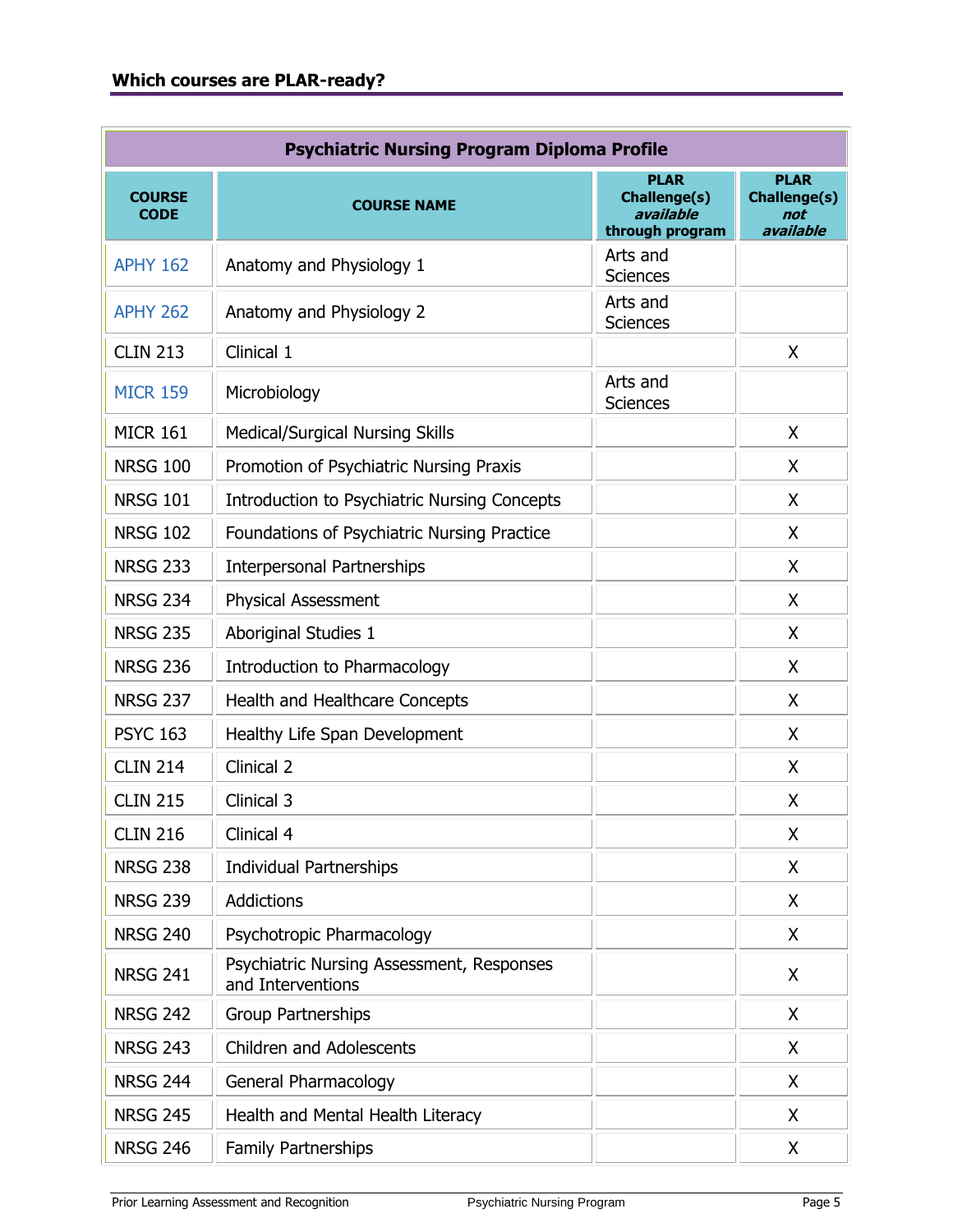| <b>NRSG 247</b>              | <b>Forensics</b>                                                                |                                                             | X                                               |
|------------------------------|---------------------------------------------------------------------------------|-------------------------------------------------------------|-------------------------------------------------|
| <b>NRSG 248</b>              | <b>Community Partnerships</b>                                                   |                                                             | X                                               |
| <b>CLIN 217</b>              | <b>Consolidated Clinical 5</b>                                                  |                                                             | X                                               |
| <b>CLIN 218</b>              | Preceptored Clinical 6                                                          |                                                             | X                                               |
| <b>NRSG 249</b>              | Professional Development                                                        |                                                             | X                                               |
| <b>NRSG 250</b>              | E-mentoring                                                                     |                                                             | X                                               |
|                              | Psychiatric Nursing Program Degree Profile - Diploma Plus the Following Courses |                                                             |                                                 |
| <b>COURSE</b><br><b>CODE</b> | <b>COURSE NAME</b>                                                              | <b>PLAR</b><br>Challenge(s)<br>available<br>through program | <b>PLAR</b><br>Challenge(s)<br>not<br>available |
|                              | Prior to 2010 Diploma Graduates                                                 |                                                             |                                                 |
| <b>ENGL 100</b>              | Critical Reading and Writing                                                    |                                                             | X                                               |
| <b>PSYC 101</b>              | Introduction to Psychology                                                      |                                                             | X                                               |
| <b>PSYN 208</b>              | <b>Informatics for Health Care Professionals</b>                                |                                                             | X                                               |
| <b>PSYN 209</b>              | <b>Physical Assessment</b>                                                      |                                                             | X                                               |
| <b>PSYN 210</b>              | Health and Mental Health Literacy                                               |                                                             | X                                               |
| <b>PSYN 300</b>              | Research for Evidence-Based Nursing Practice                                    |                                                             | X                                               |
| <b>PSYN 303</b>              | Economic, Social & Political Influences in<br><b>Psychiatric Nursing</b>        |                                                             | X                                               |
| <b>PSYN 306</b>              | <b>Transition to Professional Practice</b>                                      |                                                             | X                                               |
| <b>PSYN 307</b>              | Addictions                                                                      |                                                             | X                                               |
| <b>PSYN 308</b>              | Open Elective 1                                                                 |                                                             | X                                               |
| <b>PSYN 304</b>              | Integrating Leadership & Management in<br><b>Psychiatric Nursing</b>            |                                                             | X                                               |
| <b>CLIN 300</b>              | <b>Consolidated Practice Education</b>                                          |                                                             | X                                               |
| <b>SOCI 100</b>              | <b>Introduction to Sociology</b>                                                | Arts and<br><b>Sciences</b>                                 |                                                 |
| <b>STAT 202</b>              | <b>Statistics for Health Sciences</b>                                           | Arts and<br>Sciences                                        |                                                 |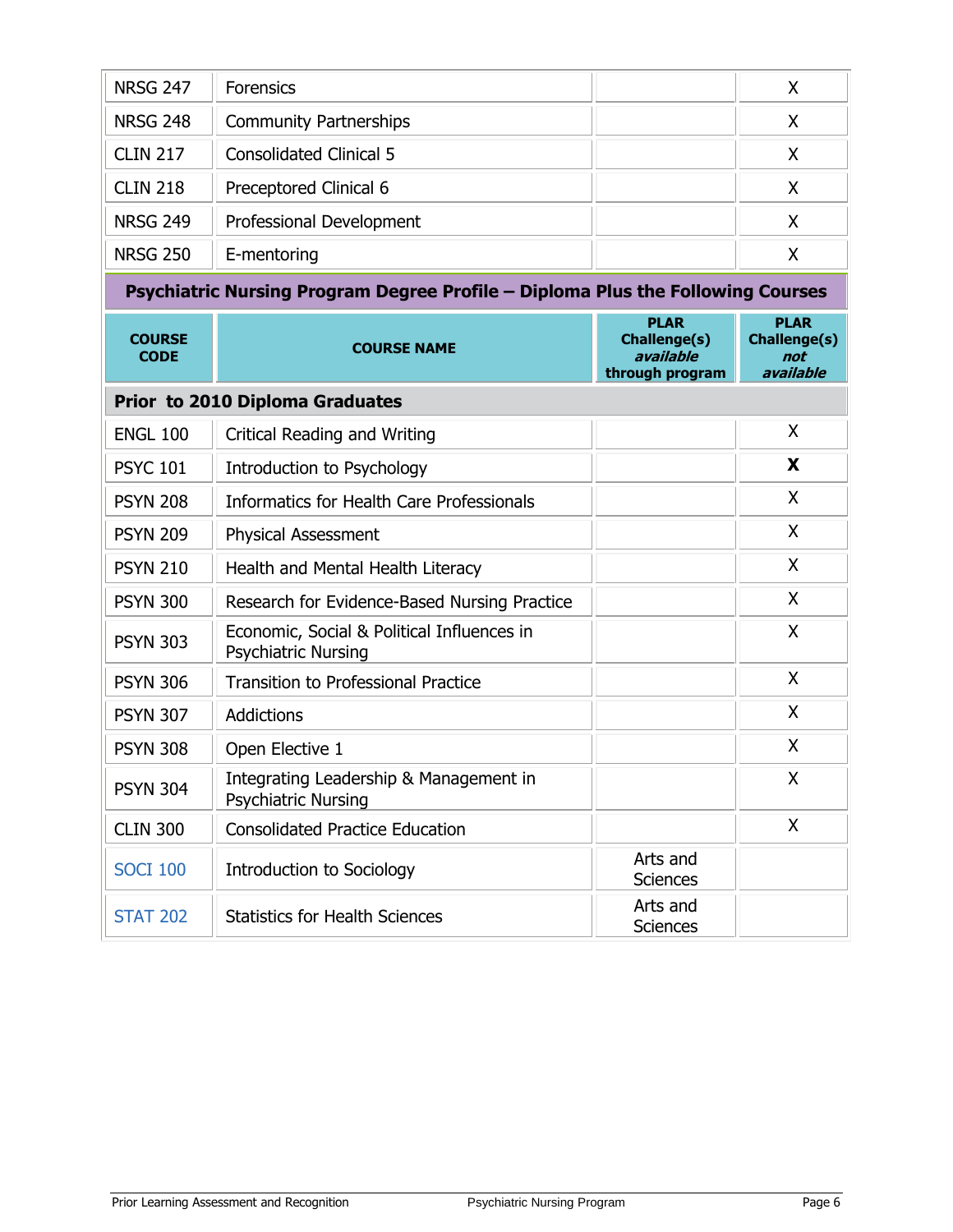| Psychiatric Nursing Program Degree Profile – Diploma Plus the Following Courses |                                                                          |                                                             |                                                        |  |  |  |  |
|---------------------------------------------------------------------------------|--------------------------------------------------------------------------|-------------------------------------------------------------|--------------------------------------------------------|--|--|--|--|
| <b>COURSE</b><br><b>CODE</b>                                                    | <b>COURSE NAME</b>                                                       | <b>PLAR</b><br>Challenge(s)<br>available<br>through program | <b>PLAR</b><br><b>Challenge(s)</b><br>not<br>available |  |  |  |  |
|                                                                                 | <b>Beyond 2010 Diploma Graduates</b>                                     |                                                             |                                                        |  |  |  |  |
| <b>ENGL 100</b>                                                                 | Critical Reading and Writing                                             |                                                             | X.                                                     |  |  |  |  |
| <b>PSYN 208</b>                                                                 | Informatics for Health Care Professionals                                |                                                             | X                                                      |  |  |  |  |
| <b>PSYC 101</b>                                                                 | Introduction to Psychology                                               |                                                             | X                                                      |  |  |  |  |
| <b>SOCI 100</b>                                                                 | Introduction to Sociology                                                | Arts and<br>Sciences                                        |                                                        |  |  |  |  |
| <b>STAT 202</b>                                                                 | <b>Statistics for Health Sciences</b>                                    | Arts and<br><b>Sciences</b>                                 |                                                        |  |  |  |  |
| <b>PSYN 300</b>                                                                 | Research for Evidence-Based Nursing Practice                             |                                                             | X                                                      |  |  |  |  |
| <b>PSYN 303</b>                                                                 | Economic, Social & Political Influences in<br><b>Psychiatric Nursing</b> |                                                             | X                                                      |  |  |  |  |
| <b>PSYN 308</b>                                                                 | Open Elective 1                                                          |                                                             | X                                                      |  |  |  |  |
| <b>PSYN 304</b>                                                                 | Integrating Leadership & Management in<br><b>Psychiatric Nursing</b>     |                                                             | X                                                      |  |  |  |  |
| <b>PSYN 309</b>                                                                 | Open Elective 2                                                          |                                                             | X                                                      |  |  |  |  |
| <b>CLIN 300</b>                                                                 | <b>Consolidated Practice Education</b>                                   |                                                             | X                                                      |  |  |  |  |

\*Note\*: Some courses common to multiple programs at Saskatchewan Polytechnic (i.e. computers, communications, math, and sciences) are managed by associated studies faculty. To see if these shared courses in your program are PLAR-ready, visit the [PLAR homepage](http://gosiast.com/admissions/resources/prior-learning-and-recognition.aspx) for links to Candidate Guides for Associated Studies/Communications and for Standardized Computers.

For assistance call Saskatchewan Polytechnic and ask to speak to the PLAR advisor[/counsellor](#page-8-1) assigned to the Psychiatric Nursing program at: 1-866-467-4278.

# <span id="page-6-0"></span>**Is PLAR available at any time of the year?**

PLAR challenges are currently being offered from September to June of each academic year.

# <span id="page-6-1"></span>**Is it easier to challenge a course through PLAR or take the course?**

Neither is easier. By using PLAR you may reduce the repetition of studying information that you already know. The PLAR process allows you to demonstrate knowledge you already have.

PLAR is not an easy way to certification, rather a "different" way to obtain certification. Your personal level of skill and experience will dictate which courses you choose to challenge. The self-audit section found later in this guide will help you decide if you have a good match of skill and knowledge for a specific course.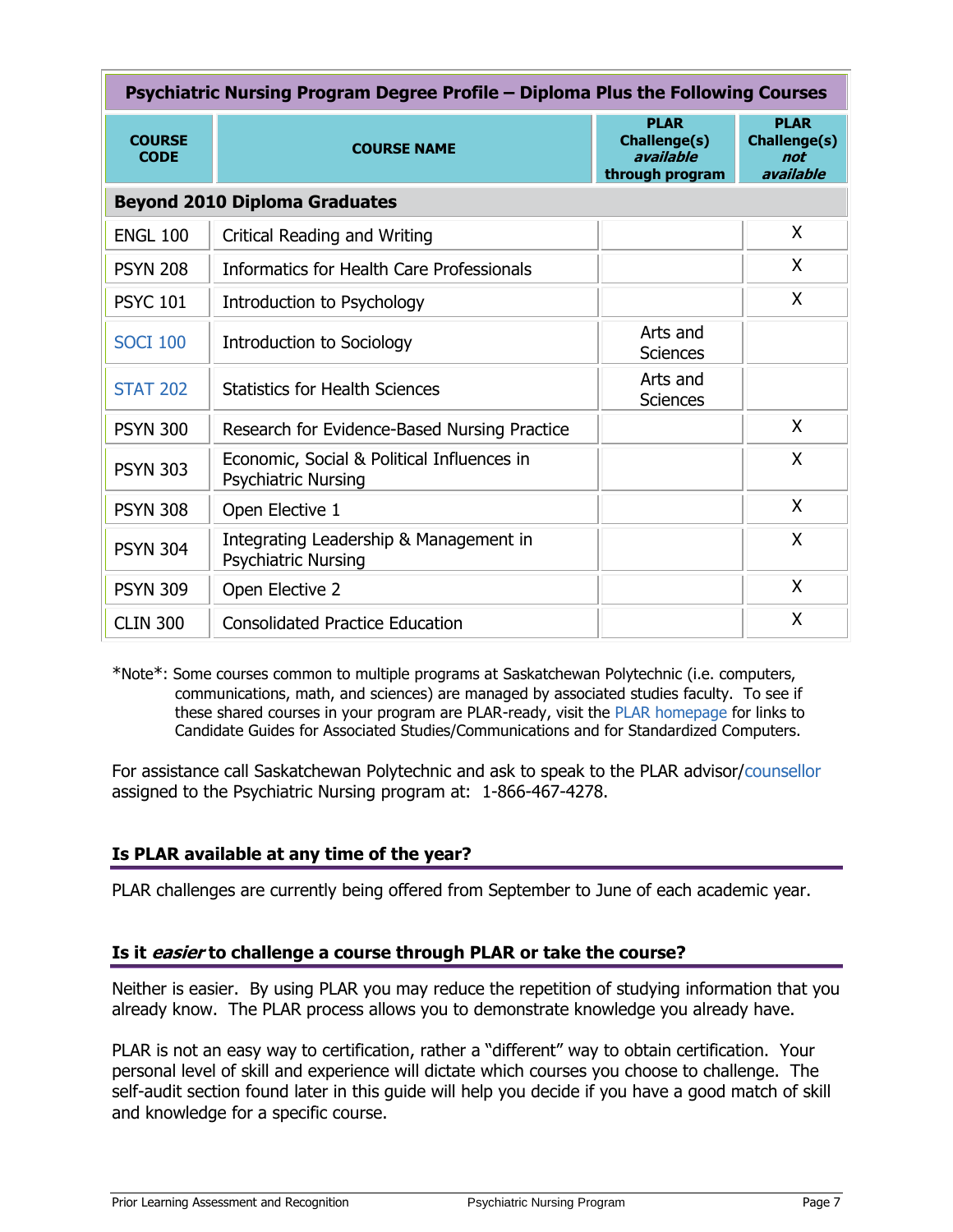## <span id="page-7-0"></span>**Methods of assessing prior learning**

Assessment methods measure an individual's learning against course learning outcomes. The assessment methods listed below are the ones most commonly used, but other forms of flexible assessment may be considered. These assessments may include one or a combination of the following assessment tools:

- Product validation & assessment
- Challenge exam
- **Standardized tests**
- Performance evaluations (including skill demonstrations, role plays, clinical applications, case studies)
- **Interviews and oral exams**
- Equivalency (evaluations of learning from non-credit training providers)
- <span id="page-7-1"></span> Evidence or personal documentation files (providing evidence of learning from life and work experiences and accomplishments)

#### **If I live out of town, do I have to travel to a main campus to do PLAR?**

There will be times that you will need to meet with the program on campus. However, we will try to keep travel to a minimum.

#### <span id="page-7-2"></span>**What if I have a disability & need equity accommodations?**

At Saskatchewan Polytechnic, we understand that sometimes services must be provided to students in a variety of ways to achieve the goals of fair representation. Therefore, the range of services provided for Education Equity students is as diverse as the needs of those students. We strive for equity (not uniformity) and provide varied services for students with differing needs. If more information is required, please contact a Saskatchewan Polytechnic counsellor at a campus closest to you or refer to the Saskatchewan Polytechnic website: <http://saskpolytech.ca/student-services/support/counselling-services.aspx>

#### <span id="page-7-3"></span>**Are there other methods to gain Saskatchewan Polytechnic course credits for prior learning?**

# **Transfer Credit**

Yes, Saskatchewan Polytechnic will grant credit for previous training that is similar in content, objectives, and evaluation standards to Saskatchewan Polytechnic training. Transfer of credit is different from the PLAR process. Transfer Credit guidelines may be found at: <http://saskpolytech.ca/admissions/resources/transfer-credit.aspx>

It is the student's responsibility to check with [Registration Services](http://saskpolytech.ca/admissions/resources/contact-us.aspx) for specific campus procedures on this policy. For specific information and guidelines regarding transfer of credit, contact a [Saskatchewan Polytechnic](http://saskpolytech.ca/student-services/support/counselling-services.aspx) educational counsellor.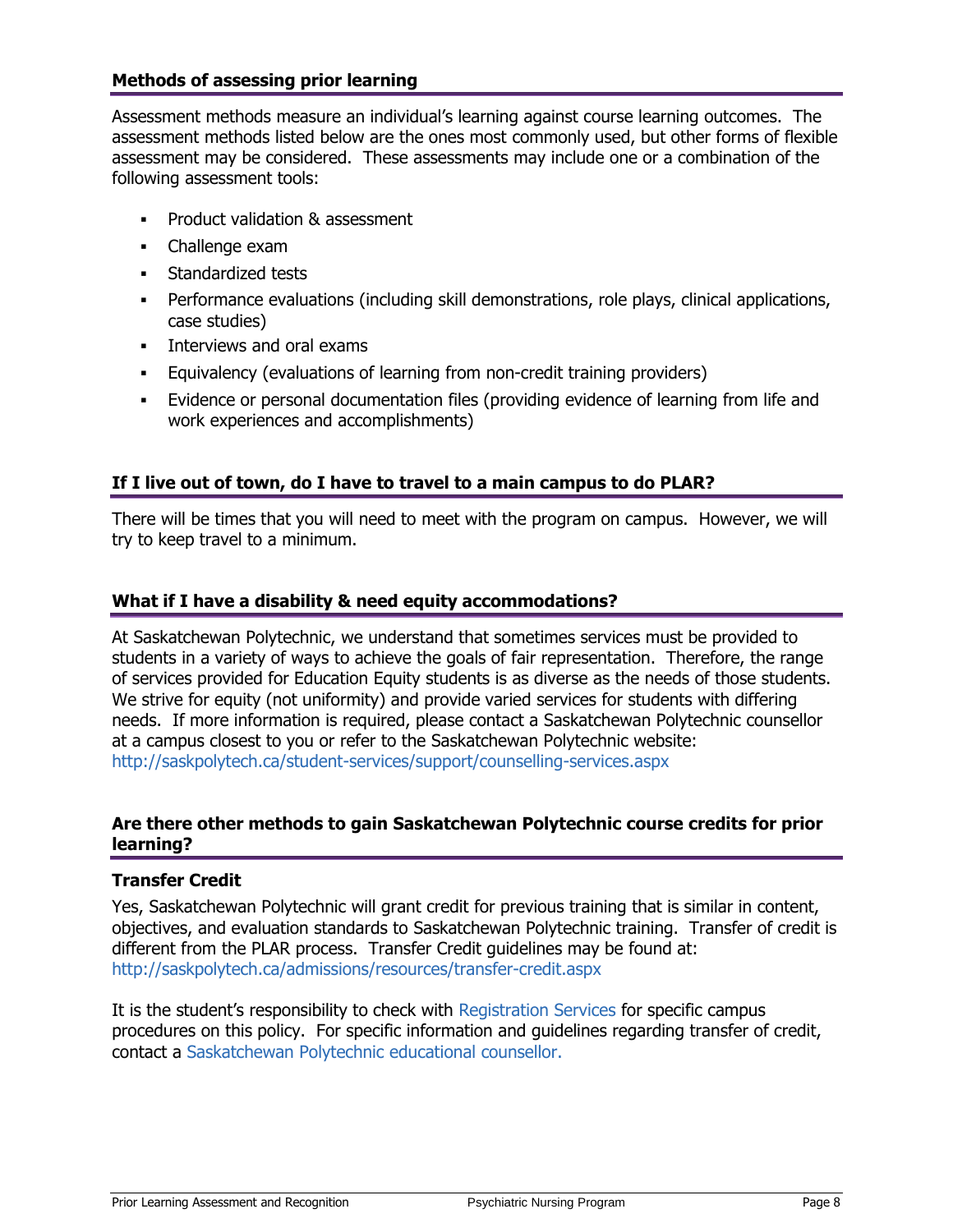# **Equivalency Credit**

Equivalency credit refers to the application of credit you may have earned in a previously taken Saskatchewan Polytechnic course to your current Saskatchewan Polytechnic course. Apply at registration services for *equivalency credit*. This process should also be completed prior to your PLAR challenge. If these credits cannot be used for *equivalency credit*, you may use these accredited courses as part of your evidence for your PLAR challenge.

## <span id="page-8-1"></span><span id="page-8-0"></span>**Contact us**

If more information is required, please contact a designated PLAR counsellor at a campus closest to you.

Saskatchewan Polytechnic in Moose Jaw Counselling Services, Room 2.203 306-691-8311 or 306-691-8310 [MooseJawCounselling@saskpolytech.ca](mailto:MooseJawCounselling@saskpolytech.ca)

Saskatchewan Polytechnic in Prince Albert Counselling Services, Room F203 (Technical Centre) 306-765-1611 [PrinceAlbert.Counselling@saskpolytech.ca](mailto:PrinceAlbert.Counselling@saskpolytech.ca)

Saskatchewan Polytechnic in Regina Counselling Services, Room 228 306-775-7436 [ReginaCounselling@saskpolytech.ca](mailto:ReginaCounselling@saskpolytech.ca)

Saskatchewan Polytechnic in Saskatoon Counselling Services, Room 114 306-659-4050 [SaskatoonCounselling@saskpolytech.ca](mailto:SaskatoonCounselling@saskpolytech.ca)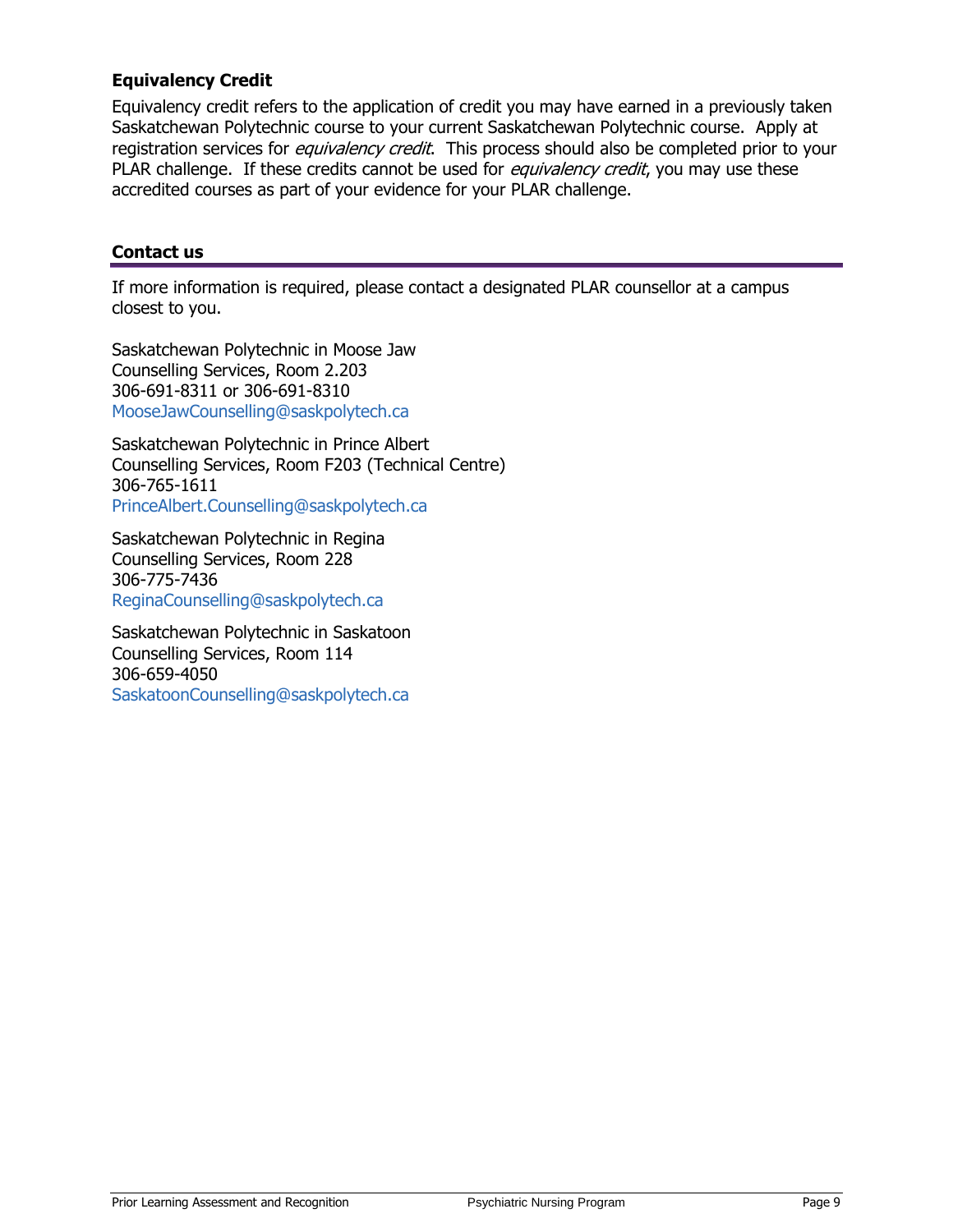<span id="page-9-2"></span><span id="page-9-1"></span><span id="page-9-0"></span>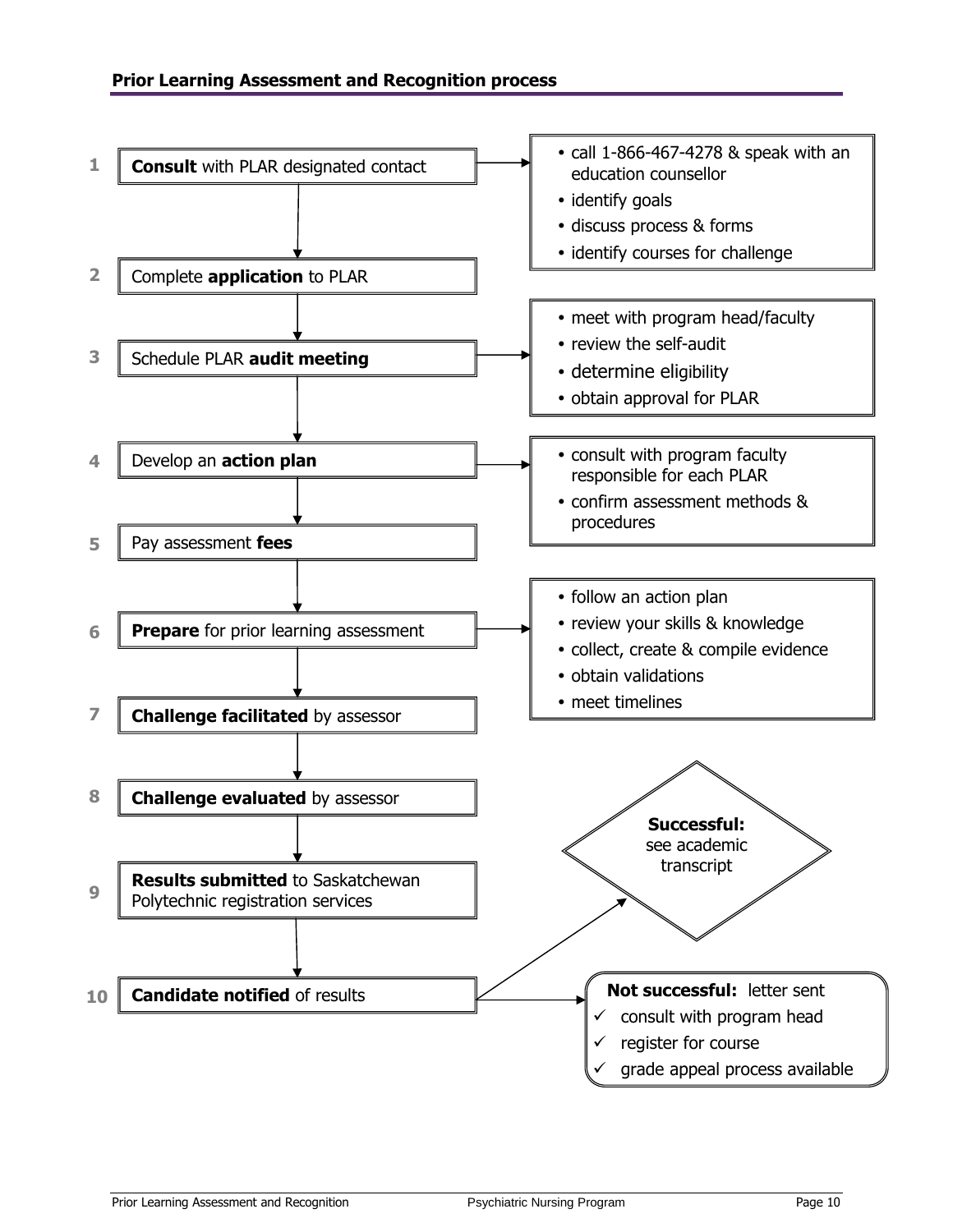# <span id="page-10-0"></span>**Guiding principles for developing a PLAR evidence file**

- 1. As you begin the PLAR process you will be advised if any evidence is required. This will be identified in your [action plan.](#page-9-1) Check with the PLAR designated contact **before** you begin to gather evidence.
- 2. Evidence must be valid and relevant. Your evidence must match the learning outcomes identified for each course.
	- It is your responsibility to create, collect and compile relevant evidence  $-$  if required.
- 3. Learning must be current within the last 5 years.
- 4. The evidence should demonstrate the skills and knowledge from your experiences.
- 5. The learning must have both a theoretical and practical component.

# <span id="page-10-1"></span>**Types of evidence**

There are three types of evidence used to support your PLAR request:

- 1. Direct evidence what you can demonstrate for yourself.
- 2. Indirect evidence what others say or observe about you.
- 3. Self-evidence what you say about your knowledge and experience.

Ensure that you provide full evidence to your Psychiatric Nursing Diploma program faculty assessor so that your prior learning application is assessed appropriately. Well organized, easy to track evidence will also ensure that none of the evidence is missed or assessed incorrectly. Here are some examples of evidence that you may be requested to submit as part of your evidence file (if required):

- **•** resource lists
- **•** written descriptions and analysis
- experience (activity) outlines
- **•** philosophy statement
- **•** observations
- **•** workplace validations
- work samples
- **•** photos of environments
- videotapes
- **•** prop boxes

All documents that are submitted to Saskatchewan Polytechnic may be returned to the student after the final results have been given and the grade appeal deadline of seven days has passed. A copy of transcripts and certificates may be included in your evidence file, but be prepared to show original documents at the PLAR audit meeting for validation.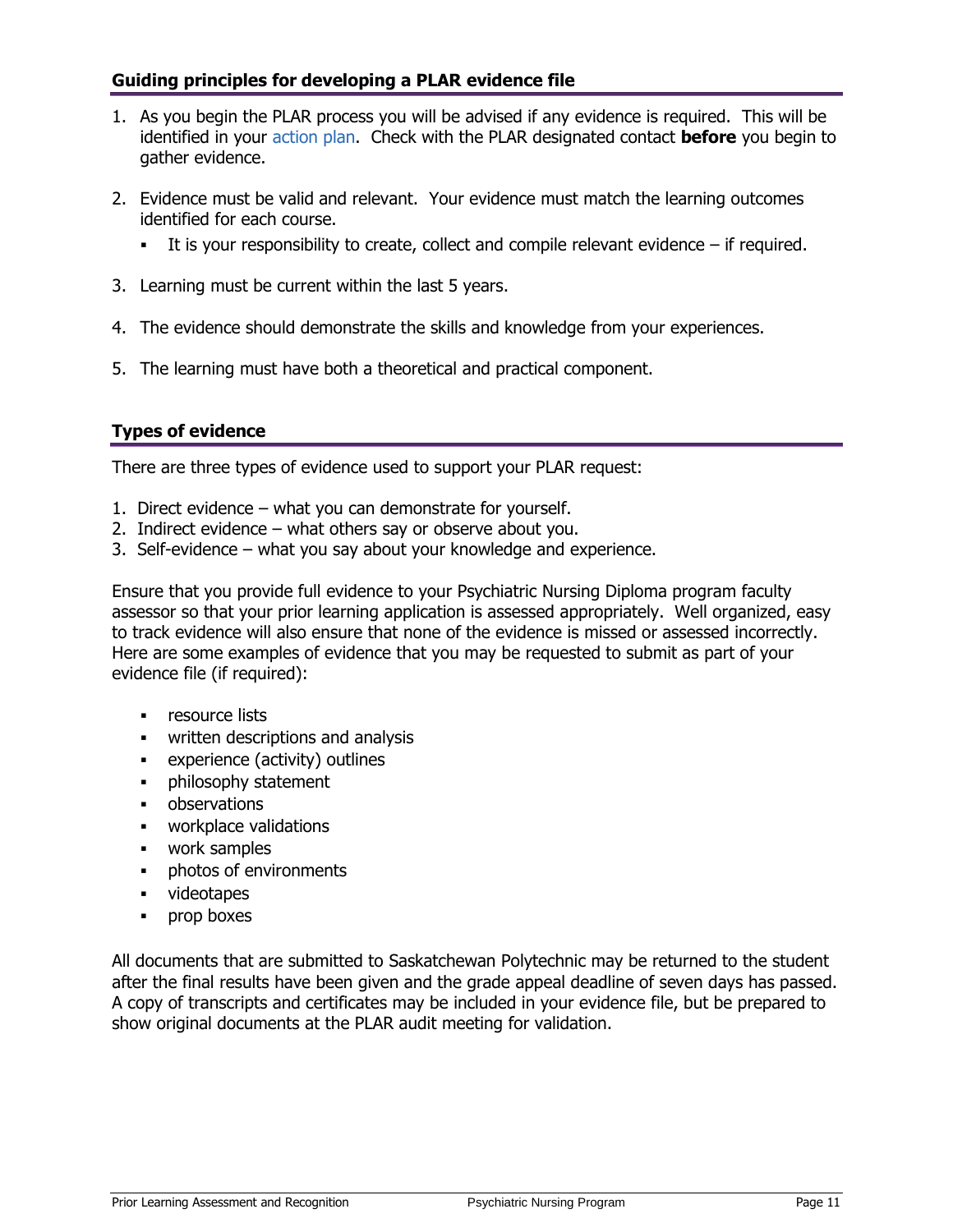Since the requirements are different for each course, and each candidate has different experiences, the amount of time it takes to prepare your evidence will vary.

#### **Steps to complete a self-audit**

1. Read through the levels of competence as listed below.

<span id="page-11-1"></span><span id="page-11-0"></span>

| <b>Mastery:</b>    | I am able to demonstrate the learning outcome well enough to<br>teach it to someone else. |
|--------------------|-------------------------------------------------------------------------------------------|
| Competent:         | I can work independently to apply the learning outcome.                                   |
| <b>Functional:</b> | I need some assistance in using the outcome.                                              |
| Learning:          | I am developing skills and knowledge for this area.                                       |
| <b>None:</b>       | I have no experience with the outcome.                                                    |
|                    |                                                                                           |

#### **Learning outcomes**

For each learning outcome listed, please self-evaluate your competency levels and record in the appropriate column for each self-audit.

- 2. Take a few minutes and read through the following self-audit for each course you are interested in as a PLAR candidate.
- 3. Check your level of competence as you read through each of the learning outcomes for each course. The information will help you in your decision to continue with your PLAR application.
- 4. In order to be successful in a PLAR assessment, your abilities must be at the competent or mastery level for the majority of the learning outcomes. Some things to consider when determining your level of competence are:
	- How do I currently use this outcome?
	- What previous training have I had in this outcome: workshops, courses, on-the-job?
	- What personal development or volunteer experience do I have in this area?

Be prepared to explain the reason you chose this level if asked by an assessor.

5. Bring the completed self-audit to a consultation meeting with the program head or faculty member in step  $3 - PLAR$  process of the candidate process for prior learning assessment.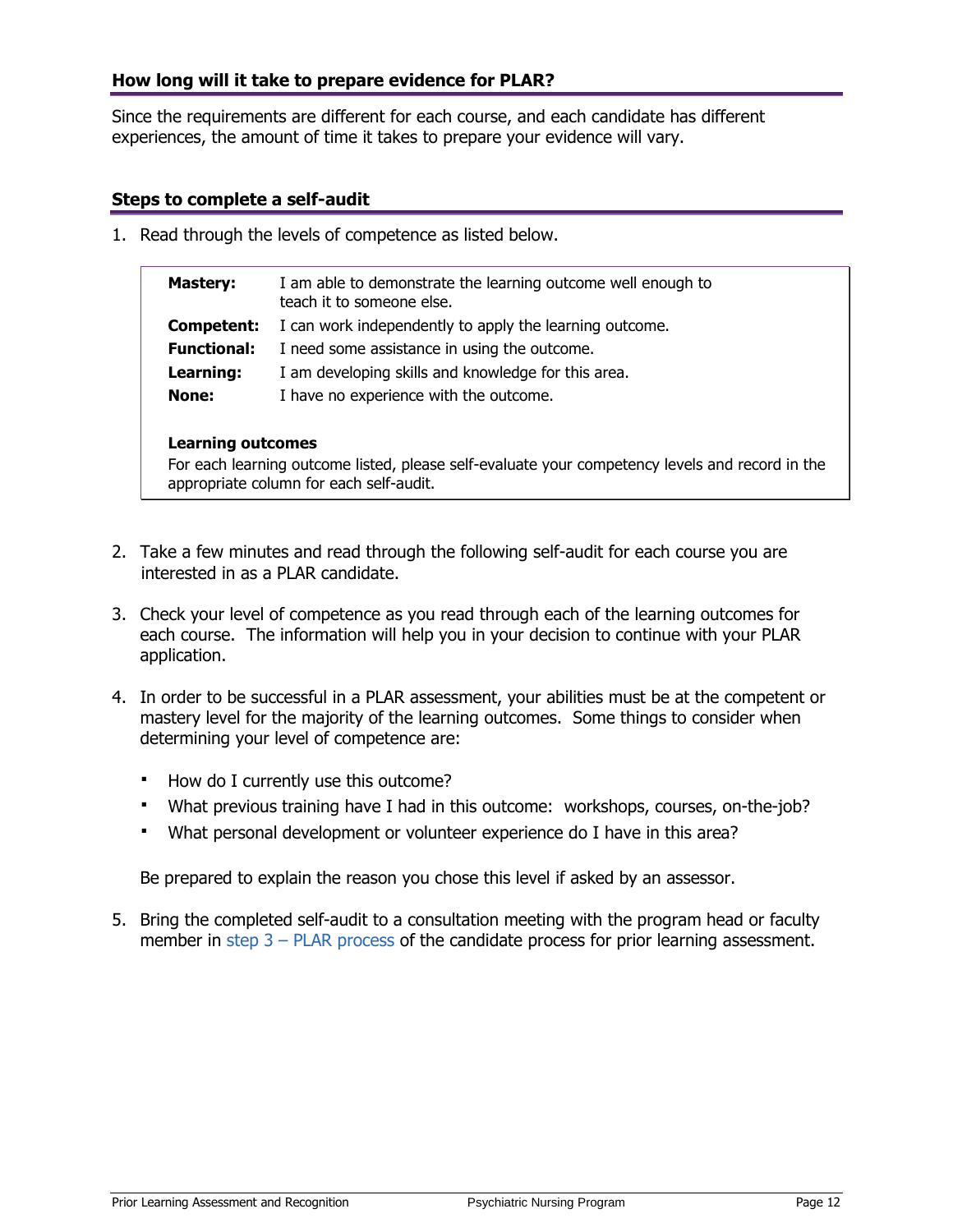# <span id="page-12-0"></span>**Self-audit guides**

#### <span id="page-12-2"></span>**APHY 162 – Anatomy and Physiology 1**

You will develop an understanding of the human body, its structures and how it functions to maintain homeostasis. You will acquire knowledge of the interactions of the body's structures including cells, tissues, organs, and certain organ systems. You will learn the structures and functions of the integumentary, skeletal, muscular, cardiovascular, and respiratory systems.

#### <span id="page-12-1"></span>**Credit unit(s):** 4.0 **Equivalent course(s):** NURS 111

| APHY 162 - Anatomy and Physiology 1                                                                     |         |           |            |          |      |
|---------------------------------------------------------------------------------------------------------|---------|-----------|------------|----------|------|
| I am able to demonstrate it well enough to teach it to someone else.<br><b>Mastery:</b>                 |         |           |            |          |      |
| I can work independently to apply the outcome.<br>Competent:                                            |         | Competent | Functional | Learning |      |
| <b>Functional:</b><br>I need some assistance in using the outcome.                                      | Mastery |           |            |          |      |
| I am developing skills and knowledge for this area.<br>Learning:                                        |         |           |            |          | None |
| I have no experience with the outcome.<br>None:                                                         |         |           |            |          |      |
| Describe the sciences of anatomy and physiology of the human<br>1.<br>body.                             |         |           |            |          |      |
| Describe the sciences of anatomy and physiology<br>٠                                                    |         |           |            |          |      |
| Describe the anatomical position, directional terms, anatomical<br>٠<br>regions, and anatomical planes  |         |           |            |          |      |
| Describe the location of the body cavities and the organs in each<br>cavity                             |         |           |            |          |      |
| Describe the serous membranes<br>٠                                                                      |         |           |            |          |      |
| Describe homeostasis and homeostatic regulation<br>٠                                                    |         |           |            |          |      |
| Describe the chemical levels of organization of the human body.<br>2.                                   |         |           |            |          |      |
| Describe the organizational levels of the body<br>٠                                                     |         |           |            |          |      |
| Describe the inorganic and organic compounds of the body and their<br>٠<br>functions                    |         |           |            |          |      |
| Describe acids, bases and the concept of pH<br>٠                                                        |         |           |            |          |      |
| Describe metabolism, cellular respiration, and the factors required for<br>٠<br>the maintenance of life |         |           |            |          |      |
| Describe the structures and functions of human cells.<br>3.                                             |         |           |            |          |      |
| Describe the structure and function of the cell membrane, cytoplasm,<br>٠<br>and organelles of the cell |         |           |            |          |      |
| Describe the structure and function of each cytoplasmic organelle<br>٠                                  |         |           |            |          |      |
| Describe transport mechanisms across cell membranes<br>٠                                                |         |           |            |          |      |
| Describe mitosis and meiosis<br>٠                                                                       |         |           |            |          |      |
| Describe the structures and functions of human tissues.<br>4.                                           |         |           |            |          |      |
| Describe the structure, locations, and functions of epithelial tissues<br>٠                             |         |           |            |          |      |
| Describe the structure, locations, and functions of connective tissues<br>٠                             |         |           |            |          |      |
| Describe the structure, locations, and functions of muscle tissue<br>٠                                  |         |           |            |          |      |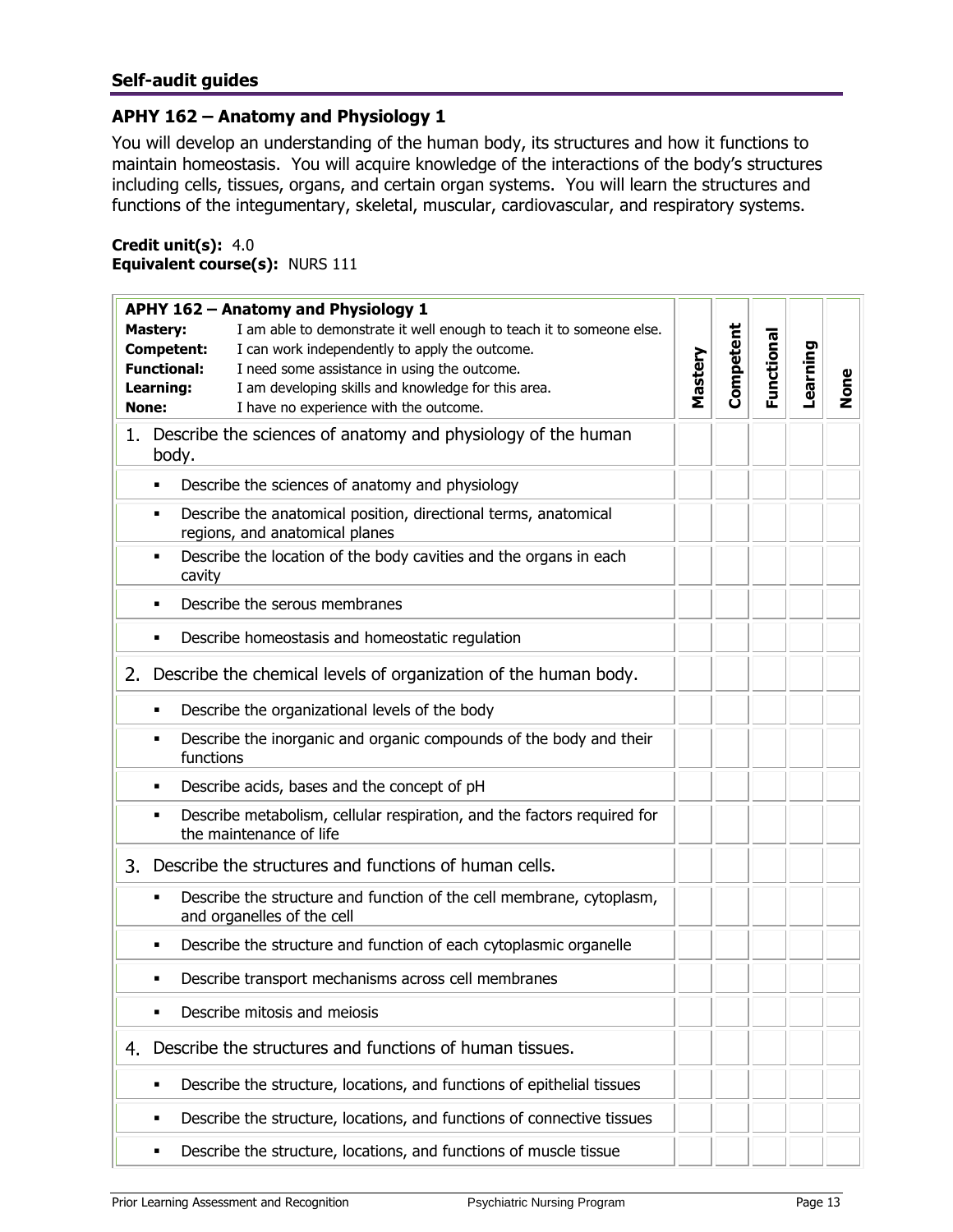| APHY 162 - Anatomy and Physiology 1 |                                       |                                                                                                                                                                                                                                                                                                                    |         |           |            |          |      |
|-------------------------------------|---------------------------------------|--------------------------------------------------------------------------------------------------------------------------------------------------------------------------------------------------------------------------------------------------------------------------------------------------------------------|---------|-----------|------------|----------|------|
|                                     | <b>Mastery:</b><br>Learning:<br>None: | I am able to demonstrate it well enough to teach it to someone else.<br>I can work independently to apply the outcome.<br><b>Competent:</b><br><b>Functional:</b><br>I need some assistance in using the outcome.<br>I am developing skills and knowledge for this area.<br>I have no experience with the outcome. | Mastery | Competent | Functional | Learning | None |
|                                     | ٠                                     | Describe the locations and functions of nervous tissue                                                                                                                                                                                                                                                             |         |           |            |          |      |
|                                     | ٠                                     | Describe the location and functions of body membranes                                                                                                                                                                                                                                                              |         |           |            |          |      |
| 5.                                  |                                       | Describe the structures and functions of the integumentary system.                                                                                                                                                                                                                                                 |         |           |            |          |      |
|                                     | $\blacksquare$                        | Describe the skin, including the epidermis and dermis                                                                                                                                                                                                                                                              |         |           |            |          |      |
|                                     |                                       | Describe the structure and functions of the accessory organs of the<br>skin                                                                                                                                                                                                                                        |         |           |            |          |      |
| 6.                                  |                                       | Describe the structures and functions of the skeletal system.                                                                                                                                                                                                                                                      |         |           |            |          |      |
|                                     | ٠                                     | Describe the functions of bones, including the location of the bones<br>involved in the axial and appendicular divisions of the skeleton                                                                                                                                                                           |         |           |            |          |      |
|                                     | $\blacksquare$                        | Discuss the descriptive features of bones                                                                                                                                                                                                                                                                          |         |           |            |          |      |
|                                     | ٠                                     | Describe the bones of the skull                                                                                                                                                                                                                                                                                    |         |           |            |          |      |
|                                     | ٠                                     | Describe the bones of the vertebral column                                                                                                                                                                                                                                                                         |         |           |            |          |      |
|                                     | ٠                                     | Describe the bones of the thoracic cage                                                                                                                                                                                                                                                                            |         |           |            |          |      |
|                                     | ٠                                     | Describe the bones of the pectoral girdle                                                                                                                                                                                                                                                                          |         |           |            |          |      |
|                                     | ٠                                     | Describe the bones of the upper limb                                                                                                                                                                                                                                                                               |         |           |            |          |      |
|                                     | ٠                                     | Describe the bones of the pelvic girdle                                                                                                                                                                                                                                                                            |         |           |            |          |      |
|                                     | ٠                                     | Describe the bones of the lower limb                                                                                                                                                                                                                                                                               |         |           |            |          |      |
|                                     | ٠                                     | Describe microscopic bone structure                                                                                                                                                                                                                                                                                |         |           |            |          |      |
|                                     | Ξ                                     | Describe the typical features of a long bone                                                                                                                                                                                                                                                                       |         |           |            |          |      |
|                                     | ٠                                     | Describe the classifications of articulations                                                                                                                                                                                                                                                                      |         |           |            |          |      |
|                                     | ٠                                     | Describe bone development and bone growth                                                                                                                                                                                                                                                                          |         |           |            |          |      |
| 7.                                  |                                       | Describe the structures and functions of the muscular system.                                                                                                                                                                                                                                                      |         |           |            |          |      |
|                                     | ٠                                     | Describe the structure, locations, and functions of muscle tissues                                                                                                                                                                                                                                                 |         |           |            |          |      |
|                                     | ٠                                     | Describe skeletal muscle attachment and interrelated actions                                                                                                                                                                                                                                                       |         |           |            |          |      |
|                                     | ٠                                     | Describe skeletal muscle actions                                                                                                                                                                                                                                                                                   |         |           |            |          |      |
|                                     | ٠                                     | Describe the locations and functions of the muscles of facial<br>expression and mastication                                                                                                                                                                                                                        |         |           |            |          |      |
|                                     | ٠                                     | Describe the locations and functions of the muscles involved in the<br>movement of the head                                                                                                                                                                                                                        |         |           |            |          |      |
|                                     | ٠                                     | Describe the locations and functions of the muscles involved in the<br>movement of the shoulder, elbow, wrist, and fingers                                                                                                                                                                                         |         |           |            |          |      |
|                                     | ٠                                     | Describe the locations and functions of the muscles involved in the<br>movements of respiration and the vertebral column                                                                                                                                                                                           |         |           |            |          |      |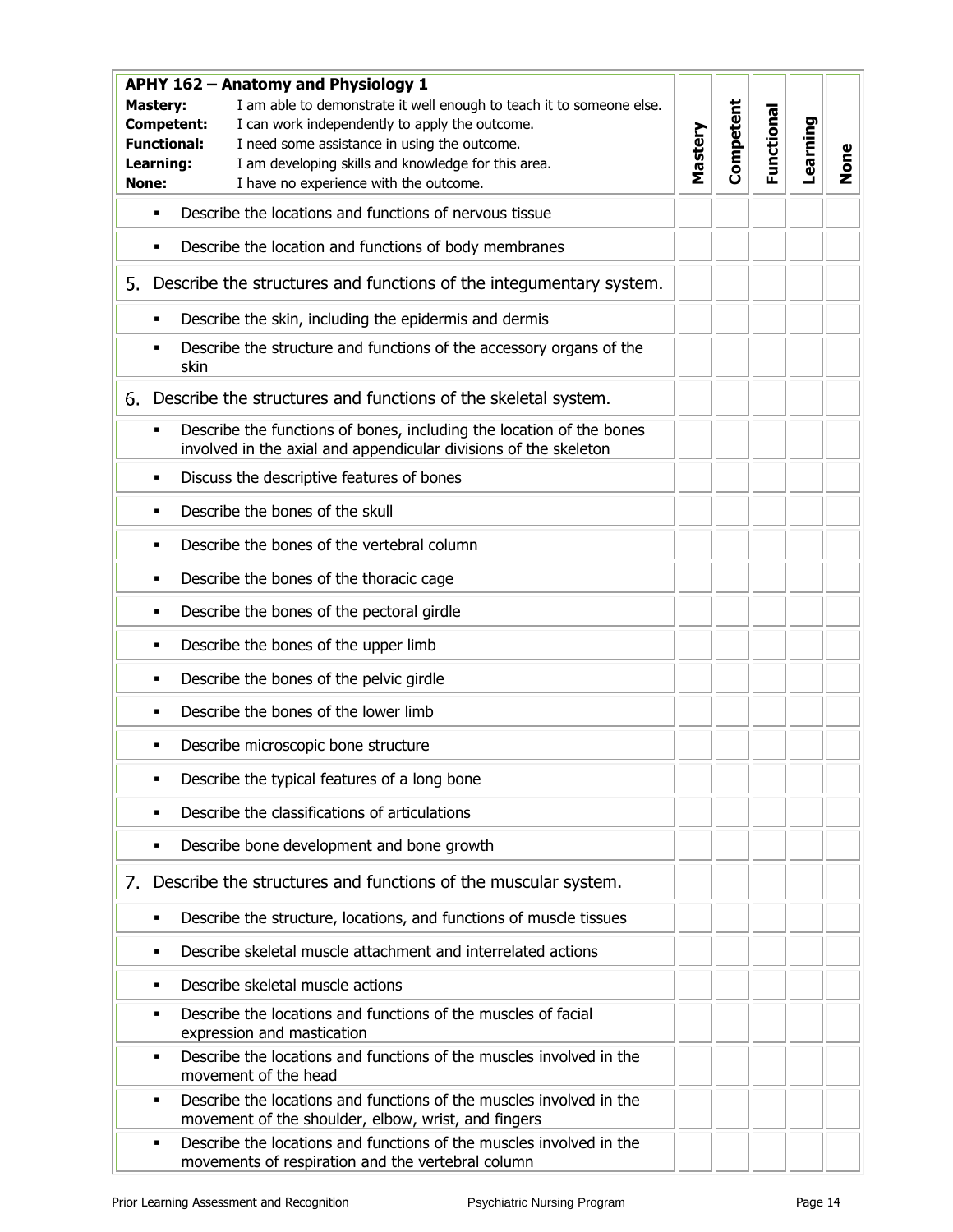|    | APHY 162 - Anatomy and Physiology 1                                                                                                                                                                                           |                                                                                                                                           |         |           |            |          |      |
|----|-------------------------------------------------------------------------------------------------------------------------------------------------------------------------------------------------------------------------------|-------------------------------------------------------------------------------------------------------------------------------------------|---------|-----------|------------|----------|------|
|    | I am able to demonstrate it well enough to teach it to someone else.<br><b>Mastery:</b><br>I can work independently to apply the outcome.<br>Competent:<br><b>Functional:</b><br>I need some assistance in using the outcome. |                                                                                                                                           | Mastery | Competent | Functional | Learning |      |
|    | Learning:<br>I am developing skills and knowledge for this area.<br>None:<br>I have no experience with the outcome.                                                                                                           |                                                                                                                                           |         |           |            |          | None |
|    | $\blacksquare$                                                                                                                                                                                                                | Describe the locations and functions of the muscles involved in                                                                           |         |           |            |          |      |
|    |                                                                                                                                                                                                                               | movement of the hip, knee, and ankle                                                                                                      |         |           |            |          |      |
|    | $\blacksquare$                                                                                                                                                                                                                | Summarize muscle locations and functions                                                                                                  |         |           |            |          |      |
|    | $\blacksquare$                                                                                                                                                                                                                | Describe the structure of skeletal muscle                                                                                                 |         |           |            |          |      |
| 8. |                                                                                                                                                                                                                               | Describe the structures and function of blood.                                                                                            |         |           |            |          |      |
|    | $\blacksquare$                                                                                                                                                                                                                | Describe the body's fluid compartments                                                                                                    |         |           |            |          |      |
|    | $\blacksquare$                                                                                                                                                                                                                | Describe the characteristics and functions of blood                                                                                       |         |           |            |          |      |
|    | ٠                                                                                                                                                                                                                             | Describe the major components of plasma                                                                                                   |         |           |            |          |      |
|    | $\blacksquare$                                                                                                                                                                                                                | Describe the characteristics and functions of the three types of blood<br>cells                                                           |         |           |            |          |      |
|    | $\blacksquare$                                                                                                                                                                                                                | Describe hemostasis                                                                                                                       |         |           |            |          |      |
|    | ٠                                                                                                                                                                                                                             | Describe the ABO and Rh blood groups                                                                                                      |         |           |            |          |      |
| 9. |                                                                                                                                                                                                                               | Describe the structures and functions of the cardiovascular system.                                                                       |         |           |            |          |      |
|    | $\blacksquare$                                                                                                                                                                                                                | Describe the structure of the heart, including the great vessels that<br>enter and exit the heart, and pathway of blood through the heart |         |           |            |          |      |
|    | $\blacksquare$                                                                                                                                                                                                                | Describe the locations and functions of the cardiac conduction system                                                                     |         |           |            |          |      |
|    | ٠                                                                                                                                                                                                                             | Describe the cardiac cycle and heart sounds                                                                                               |         |           |            |          |      |
|    | ٠                                                                                                                                                                                                                             | Describe the regulation of cardiac output                                                                                                 |         |           |            |          |      |
|    | $\blacksquare$                                                                                                                                                                                                                | Describe the circulation of blood according to the blood vessels                                                                          |         |           |            |          |      |
|    | $\blacksquare$                                                                                                                                                                                                                | Describe capillaries, the exchanges of substances across the capillary<br>walls and the formation of tissue fluid                         |         |           |            |          |      |
|    | ٠                                                                                                                                                                                                                             | Describe the major vessels of the pulmonary and systemic circuits                                                                         |         |           |            |          |      |
|    | ٠                                                                                                                                                                                                                             | Describe coronary circulation                                                                                                             |         |           |            |          |      |
|    | ٠                                                                                                                                                                                                                             | Describe the hepatic portal system                                                                                                        |         |           |            |          |      |
|    | ٠                                                                                                                                                                                                                             | Describe anastomoses and venous return                                                                                                    |         |           |            |          |      |
|    | ٠                                                                                                                                                                                                                             | Describe blood pressure and the factors that influence arterial<br>pressure                                                               |         |           |            |          |      |
|    |                                                                                                                                                                                                                               | 10. Describe the structures and functions of the lymphatic system.                                                                        |         |           |            |          |      |
|    | ٠                                                                                                                                                                                                                             | Describe the lymphatic system and the lymphatic pathways                                                                                  |         |           |            |          |      |
|    | ٠                                                                                                                                                                                                                             | Describe the formation, functions, and movement of lymph                                                                                  |         |           |            |          |      |
|    | $\blacksquare$                                                                                                                                                                                                                | Describe lymph nodes and other lymphatic tissues                                                                                          |         |           |            |          |      |
|    | ٠                                                                                                                                                                                                                             | Describe the nonspecific defenses                                                                                                         |         |           |            |          |      |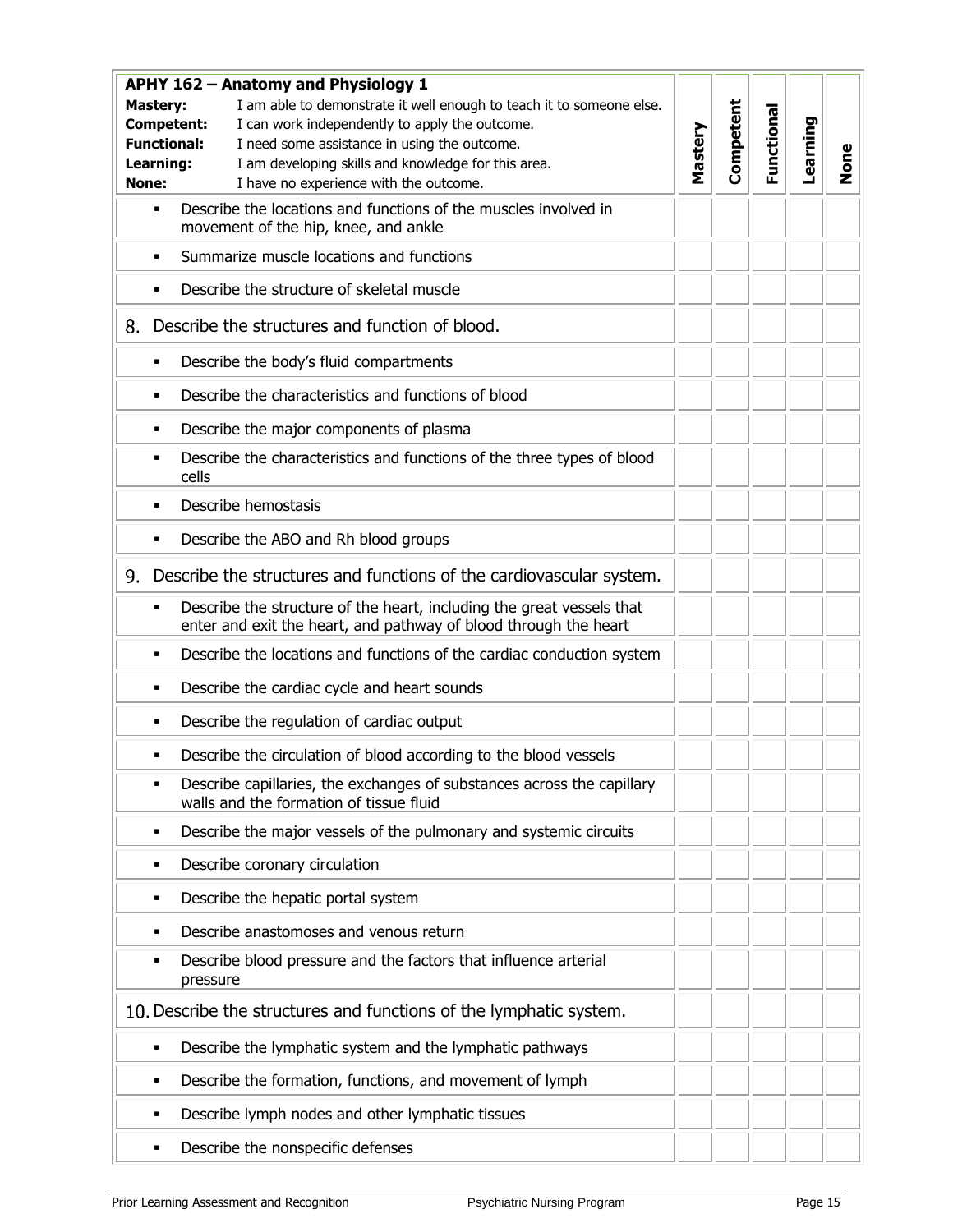|                                                                           | APHY 162 - Anatomy and Physiology 1                                                                                                                                                                                                                                     |         |           |           |          |      |
|---------------------------------------------------------------------------|-------------------------------------------------------------------------------------------------------------------------------------------------------------------------------------------------------------------------------------------------------------------------|---------|-----------|-----------|----------|------|
| <b>Mastery:</b><br>Competent:<br><b>Functional:</b><br>Learning:<br>None: | I am able to demonstrate it well enough to teach it to someone else.<br>I can work independently to apply the outcome.<br>I need some assistance in using the outcome.<br>I am developing skills and knowledge for this area.<br>I have no experience with the outcome. | Mastery | Competent | Functiona | Learning | None |
| ٠                                                                         | Describe specific immunity, including the origin, functions, and<br>activation of B cells and T cells                                                                                                                                                                   |         |           |           |          |      |
| ٠                                                                         | Describe immunological memory and compare the different types of<br>specific immunity                                                                                                                                                                                   |         |           |           |          |      |
|                                                                           | 11. Describe the structures and functions of the respiratory system.                                                                                                                                                                                                    |         |           |           |          |      |
| ٠                                                                         | Describe the functions of the respiratory system                                                                                                                                                                                                                        |         |           |           |          |      |
| ٠                                                                         | Describe the lining of the respiratory tract                                                                                                                                                                                                                            |         |           |           |          |      |
| ٠                                                                         | Describe the structure, locations, and functions of the organs of the<br>upper respiratory system                                                                                                                                                                       |         |           |           |          |      |
| ٠                                                                         | Describe the structure, locations, and functions of the organs of the<br>lower respiratory system                                                                                                                                                                       |         |           |           |          |      |
| ٠                                                                         | Describe the mechanics of breathing including inspiration, expiration<br>and respiratory air volumes                                                                                                                                                                    |         |           |           |          |      |
| ٠                                                                         | Describe the exchange of gases at the alveolar and cellular levels                                                                                                                                                                                                      |         |           |           |          |      |
| ٠                                                                         | Describe respiratory gas transport                                                                                                                                                                                                                                      |         |           |           |          |      |
| ٠                                                                         | Describe the control of breathing and the factors affecting breathing                                                                                                                                                                                                   |         |           |           |          |      |

If you qualify for PLAR, you may be asked to demonstrate your learning in one or more of the following ways. Be prepared to discuss the expectations during a consultation meeting.

### **1. Challenge exam**

- **Multiple choice format**
- 60% must be attained to successfully challenge this course

#### **Resources**

Please refer to [Appendix C](#page-35-1) for information on textbooks and how to access the Bookstore.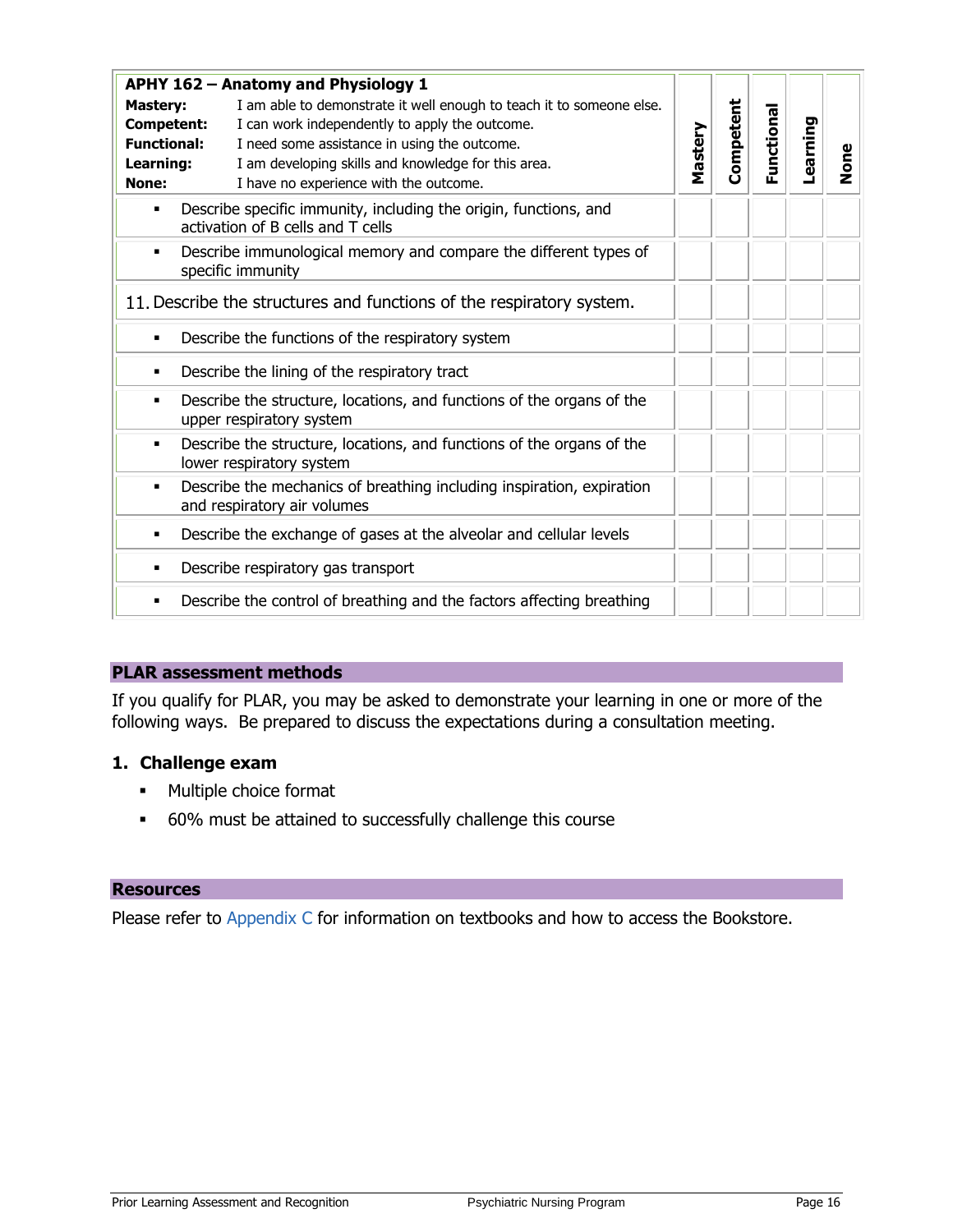## <span id="page-16-1"></span><span id="page-16-0"></span>**APHY 262 – Anatomy and Physiology 2**

You will continue to study the human body, building on the information you learned in APHY 162 (Anatomy and Physiology 1). You will study body systems involved with integration, control, absorption, excretion and reproduction. You will apply your theoretical knowledge in practical setting by performing dissections of specimens as part of the mandatory lab component.

#### **Credit unit(s):** 4.0

**Equivalent course(s):** ANAT 265, NURS 111 **Prerequisite(s):** APHY 162 minimum grade of 60%

| APHY 262 - Anatomy and Physiology 2                                                                                                                                                                                                                                                                                                                         |         |           |            |          |      |
|-------------------------------------------------------------------------------------------------------------------------------------------------------------------------------------------------------------------------------------------------------------------------------------------------------------------------------------------------------------|---------|-----------|------------|----------|------|
| I am able to demonstrate it well enough to teach it to someone else.<br><b>Mastery:</b><br><b>Competent:</b><br>I can work independently to apply the outcome.<br><b>Functional:</b><br>I need some assistance in using the outcome.<br>I am developing skills and knowledge for this area.<br>Learning:<br>I have no experience with the outcome.<br>None: | Mastery | Competent | Functional | Learning | None |
| 1. Describe the structures and functions of endocrine glands.                                                                                                                                                                                                                                                                                               |         |           |            |          |      |
| Describe the endocrine system, hormone regulation, and differences<br>$\blacksquare$<br>between the method of control of the nervous and endocrine systems                                                                                                                                                                                                  |         |           |            |          |      |
| Describe the functions and regulating mechanisms for the pituitary<br>$\blacksquare$<br>gland hormones                                                                                                                                                                                                                                                      |         |           |            |          |      |
| Describe the functions and regulating mechanisms for the thyroid<br>٠<br>gland hormones                                                                                                                                                                                                                                                                     |         |           |            |          |      |
| Describe the functions and regulating mechanisms for the parathyroid<br>$\blacksquare$<br>gland hormone and describe calcium regulation                                                                                                                                                                                                                     |         |           |            |          |      |
| Describe the functions and regulating mechanisms for the pancreatic<br>$\blacksquare$<br>hormones and describe glucose regulation                                                                                                                                                                                                                           |         |           |            |          |      |
| Describe the functions and regulating mechanisms for the adrenal<br>$\blacksquare$<br>gland hormones                                                                                                                                                                                                                                                        |         |           |            |          |      |
| Describe the functions and regulating mechanisms for the gonadal<br>$\blacksquare$<br>hormones                                                                                                                                                                                                                                                              |         |           |            |          |      |
| Describe the pineal gland hormone and prostaglandins<br>$\blacksquare$                                                                                                                                                                                                                                                                                      |         |           |            |          |      |
| Summarize the functions and regulating mechanisms of the endocrine<br>٠<br>glands                                                                                                                                                                                                                                                                           |         |           |            |          |      |
| Describe the structures and functions of the urinary system.<br>2.                                                                                                                                                                                                                                                                                          |         |           |            |          |      |
| Describe the locations of the urinary organs and functions of the<br>$\blacksquare$<br>urinary system                                                                                                                                                                                                                                                       |         |           |            |          |      |
| Describe the structure of the kidney, structure and functions of the<br>٠<br>nephron and circulation of the kidney                                                                                                                                                                                                                                          |         |           |            |          |      |
| Describe the three stages of urine formation, hormone regulation of<br>$\blacksquare$<br>urine formation, and the characteristics of urine                                                                                                                                                                                                                  |         |           |            |          |      |
| Describe the structure and functions of the ureters, urinary bladder,<br>$\blacksquare$<br>urethra, and the process of micturition                                                                                                                                                                                                                          |         |           |            |          |      |
| Describe the structures and functions of nerve tissue.<br>3.                                                                                                                                                                                                                                                                                                |         |           |            |          |      |
| Describe the classifications and functions of the nervous system<br>$\blacksquare$                                                                                                                                                                                                                                                                          |         |           |            |          |      |
| Describe the structure and functions of neurons and neuroglia<br>٠                                                                                                                                                                                                                                                                                          |         |           |            |          |      |
| Describe neural physiology<br>٠                                                                                                                                                                                                                                                                                                                             |         |           |            |          |      |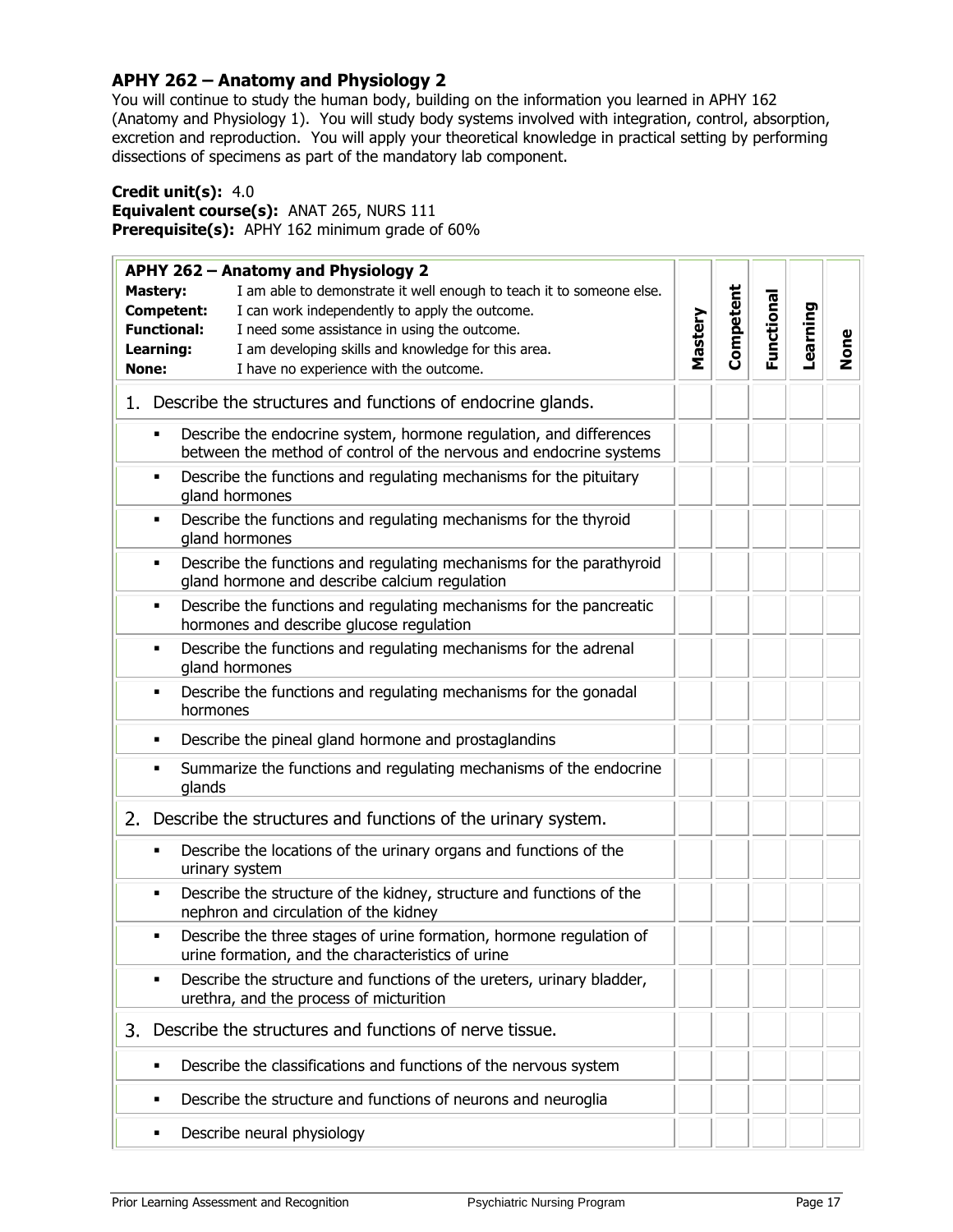|    | <b>APHY 262 - Anatomy and Physiology 2</b>                                                                                                |                                                                                                                     |         |           |            |          |             |
|----|-------------------------------------------------------------------------------------------------------------------------------------------|---------------------------------------------------------------------------------------------------------------------|---------|-----------|------------|----------|-------------|
|    | I am able to demonstrate it well enough to teach it to someone else.<br><b>Mastery:</b><br>I can work independently to apply the outcome. |                                                                                                                     |         | Competent |            |          |             |
|    | <b>Competent:</b><br><b>Functional:</b><br>I need some assistance in using the outcome.                                                   |                                                                                                                     |         |           | Functional | Learning |             |
|    |                                                                                                                                           |                                                                                                                     | Mastery |           |            |          |             |
|    | Learning:<br>None:                                                                                                                        | I am developing skills and knowledge for this area.<br>I have no experience with the outcome.                       |         |           |            |          | <b>None</b> |
|    |                                                                                                                                           |                                                                                                                     |         |           |            |          |             |
|    | $\blacksquare$                                                                                                                            | Describe nerve pathways including reflexes                                                                          |         |           |            |          |             |
| 4. |                                                                                                                                           | Describe the structures and functions of the central nervous<br>system.                                             |         |           |            |          |             |
|    | $\blacksquare$                                                                                                                            | Describe the cranial and spinal meninges                                                                            |         |           |            |          |             |
|    | $\blacksquare$                                                                                                                            | Describe the ventricles and circulation of cerebrospinal fluid                                                      |         |           |            |          |             |
|    | ٠                                                                                                                                         | Describe the brain and the external and internal structures of the<br>cerebrum                                      |         |           |            |          |             |
|    | $\blacksquare$                                                                                                                            | Describe the functional areas of the cerebrum                                                                       |         |           |            |          |             |
|    | $\blacksquare$                                                                                                                            | Describe the diencephalon, including the location and functions of the<br>thalamus, hypothalamus, and limbic system |         |           |            |          |             |
|    | $\blacksquare$                                                                                                                            | Describe the brain stem and reticular formation                                                                     |         |           |            |          |             |
|    | $\blacksquare$                                                                                                                            | Describe the structure, location, and functions of the cerebellum                                                   |         |           |            |          |             |
|    | $\blacksquare$                                                                                                                            | Describe the location, structure, and functions of the spinal cord                                                  |         |           |            |          |             |
|    | $\blacksquare$                                                                                                                            | Summarize the structures of the brain and spinal cord                                                               |         |           |            |          |             |
| 5. |                                                                                                                                           | Describe the structures and functions of the peripheral nervous<br>system.                                          |         |           |            |          |             |
|    | ٠                                                                                                                                         | Describe the structure and functions of the cranial nerves                                                          |         |           |            |          |             |
|    | ٠                                                                                                                                         | Describe the structure and functions of the spinal nerves, including<br>the spinal plexuses                         |         |           |            |          |             |
|    | $\blacksquare$                                                                                                                            | Describe the structure and functions of the somatomotor and<br>autonomic nervous systems                            |         |           |            |          |             |
|    | $\blacksquare$                                                                                                                            | Describe the structure and functions of the sympathetic nervous<br>system                                           |         |           |            |          |             |
|    | п                                                                                                                                         | Describe the structure and functions of the parasympathetic nervous<br>system                                       |         |           |            |          |             |
|    | П                                                                                                                                         | Summarize the differences between the sympathetic and<br>parasympathetic nervous systems                            |         |           |            |          |             |
| 6. |                                                                                                                                           | Describe the structures and functions of the digestive system.                                                      |         |           |            |          |             |
|    | ٠                                                                                                                                         | Describe the functions of the digestive system and the end products<br>of digestion                                 |         |           |            |          |             |
|    | $\blacksquare$                                                                                                                            | Describe the organs of the digestive system and the structural<br>layers and movement of the alimentary canal       |         |           |            |          |             |
|    | ٠                                                                                                                                         | Describe the mouth including the tongue, palate, teeth, and salivary<br>glands                                      |         |           |            |          |             |
|    | ٠                                                                                                                                         | Describe the structure and functions of the pharynx and esophagus                                                   |         |           |            |          |             |
|    | ٠                                                                                                                                         | Describe the structure and function of the stomach, including gastric<br>juice, absorption, and motility            |         |           |            |          |             |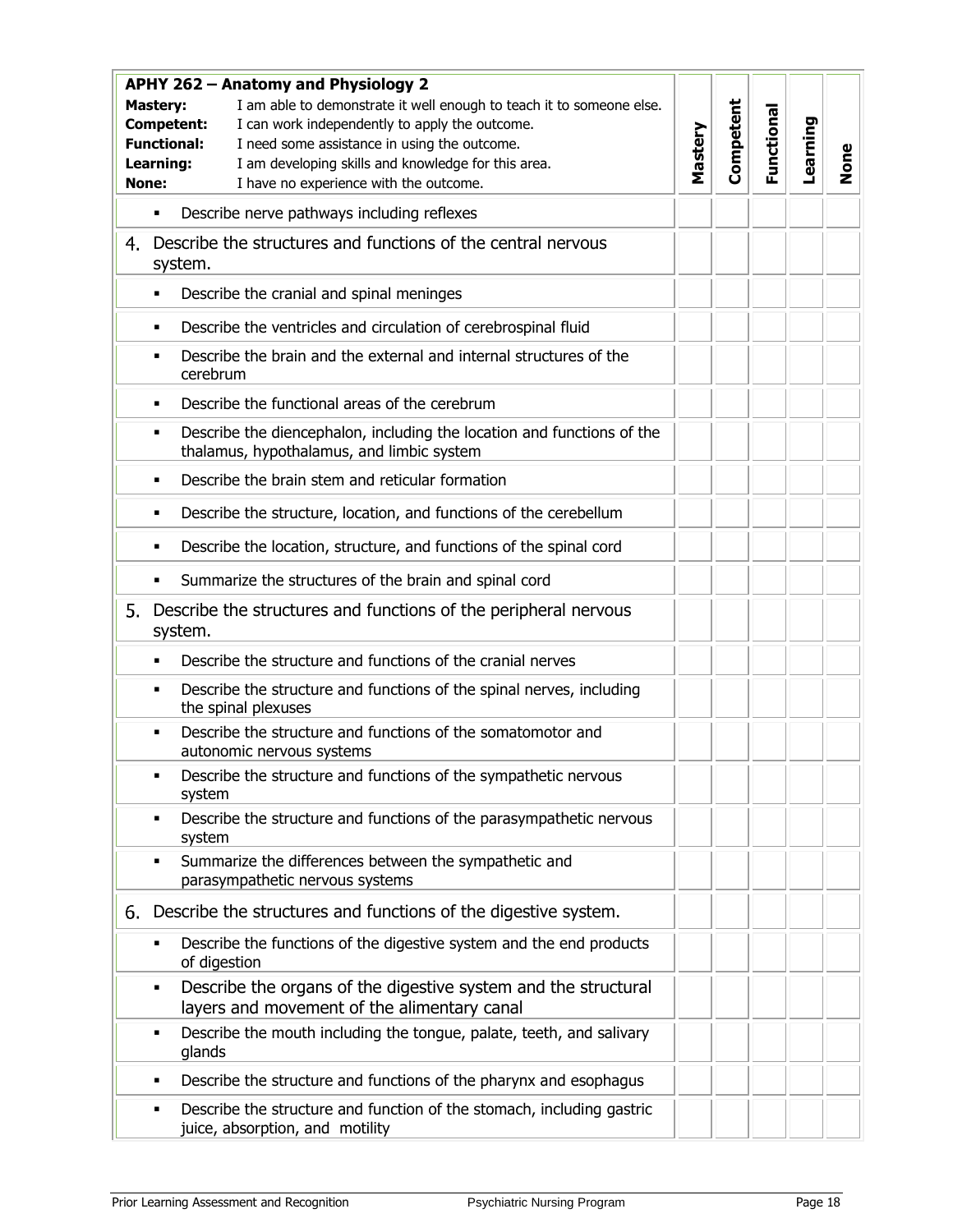| APHY 262 - Anatomy and Physiology 2<br>I am able to demonstrate it well enough to teach it to someone else.<br><b>Mastery:</b><br>I can work independently to apply the outcome.<br>Competent:<br><b>Functional:</b><br>I need some assistance in using the outcome.<br>Learning:<br>I am developing skills and knowledge for this area.<br>I have no experience with the outcome.<br>None: | Mastery | Competent | Functional | Learning | None |
|---------------------------------------------------------------------------------------------------------------------------------------------------------------------------------------------------------------------------------------------------------------------------------------------------------------------------------------------------------------------------------------------|---------|-----------|------------|----------|------|
| Describe the structure and functions of the pancreas, liver, and<br>٠<br>gallbladder including the duct system                                                                                                                                                                                                                                                                              |         |           |            |          |      |
| Describe the structure and functions of the small intestine, including<br>٠<br>intestinal juice and absorption                                                                                                                                                                                                                                                                              |         |           |            |          |      |
| Describe the phases of digestion, including hormonal regulation<br>٠                                                                                                                                                                                                                                                                                                                        |         |           |            |          |      |
| Summarize the process of digestion, absorption, and nutrient<br>٠<br>utilization for carbohydrates, lipids, and proteins                                                                                                                                                                                                                                                                    |         |           |            |          |      |
| Describe the structure and functions of the large intestine<br>٠                                                                                                                                                                                                                                                                                                                            |         |           |            |          |      |
| 7. Describe the structures and functions of the general and special<br>senses.                                                                                                                                                                                                                                                                                                              |         |           |            |          |      |
| Describe the senses, sensation, and the sensory mechanism<br>٠                                                                                                                                                                                                                                                                                                                              |         |           |            |          |      |
| Describe the sensory mechanism for taste and smell<br>٠                                                                                                                                                                                                                                                                                                                                     |         |           |            |          |      |
| Describe the accessory organs of the eye<br>٠                                                                                                                                                                                                                                                                                                                                               |         |           |            |          |      |
| Describe the layers of the eye<br>٠                                                                                                                                                                                                                                                                                                                                                         |         |           |            |          |      |
| Describe the internal structures of the eye and the sensory<br>٠<br>mechanism of vision                                                                                                                                                                                                                                                                                                     |         |           |            |          |      |
| Describe the structure and function of the ear and the sensory<br>mechanism of hearing                                                                                                                                                                                                                                                                                                      |         |           |            |          |      |
| Describe the sense of equilibrium<br>٠                                                                                                                                                                                                                                                                                                                                                      |         |           |            |          |      |
| 8. Describe the structures and functions of the reproductive system.                                                                                                                                                                                                                                                                                                                        |         |           |            |          |      |
| Describe the structure and functions of the testes                                                                                                                                                                                                                                                                                                                                          |         |           |            |          |      |
| Describe the structures and functions of the male secondary<br>reproductive organs                                                                                                                                                                                                                                                                                                          |         |           |            |          |      |
| Describe spermatogenesis, sperm, and the influence of testosterone<br>٠                                                                                                                                                                                                                                                                                                                     |         |           |            |          |      |
| Describe the ovaries, the process of oogenesis and the Influence of<br>٠<br>Estrogen and Progesterone                                                                                                                                                                                                                                                                                       |         |           |            |          |      |
| Describe the structure and function of the female secondary<br>٠<br>reproductive organs                                                                                                                                                                                                                                                                                                     |         |           |            |          |      |
| Explain the phases of the female reproductive (menstrual) cycle<br>٠                                                                                                                                                                                                                                                                                                                        |         |           |            |          |      |

If you qualify for PLAR, you may be asked to demonstrate your learning in one or more of the following ways. Be prepared to discuss the expectations during a consultation meeting.

# **1. Challenge exam**

- **•** Multiple choice format
- 60% must be attained to successfully challenge this course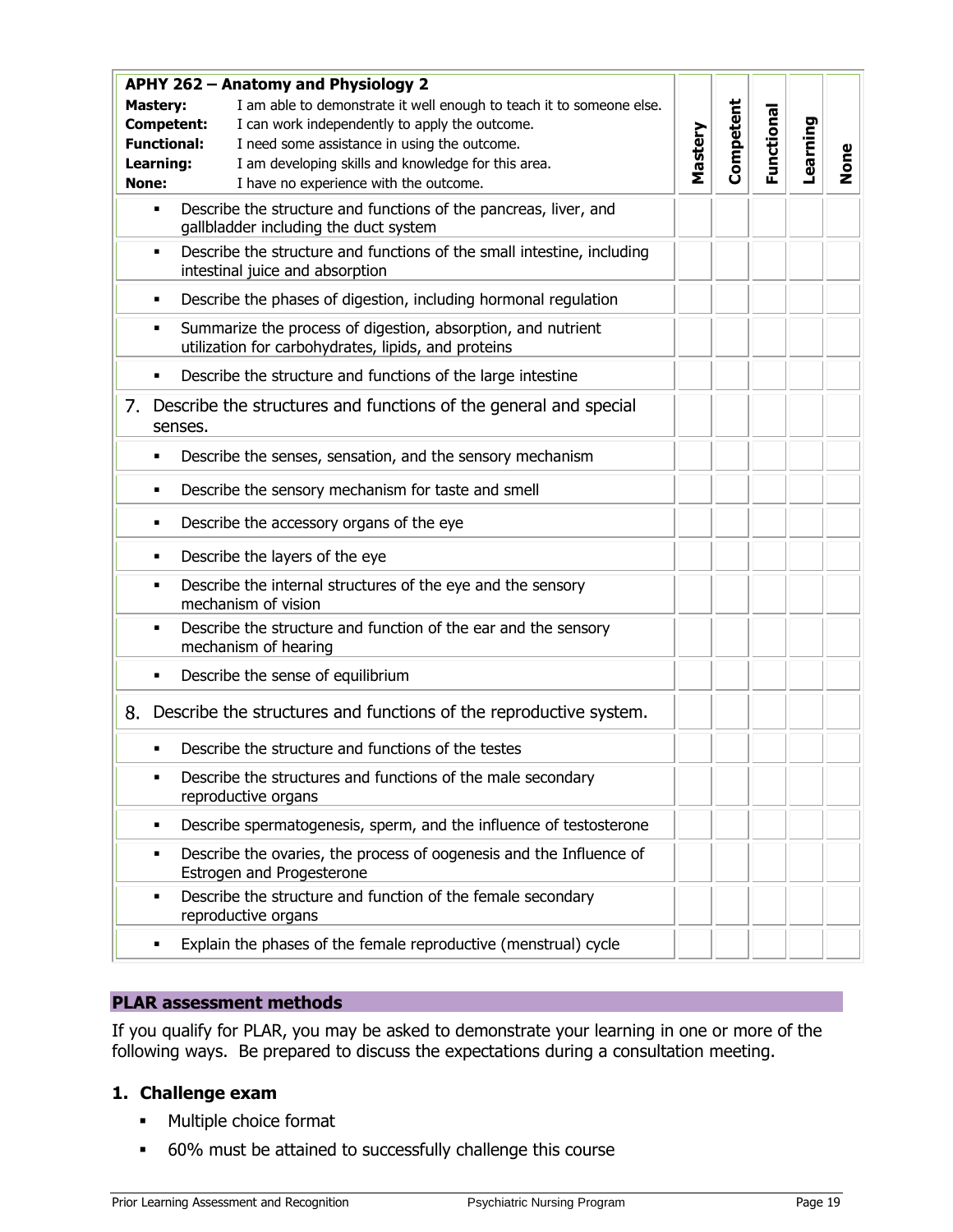# **Resources**

Please refer to [Appendix C](#page-35-1) for information on textbooks and how to access the Bookstore.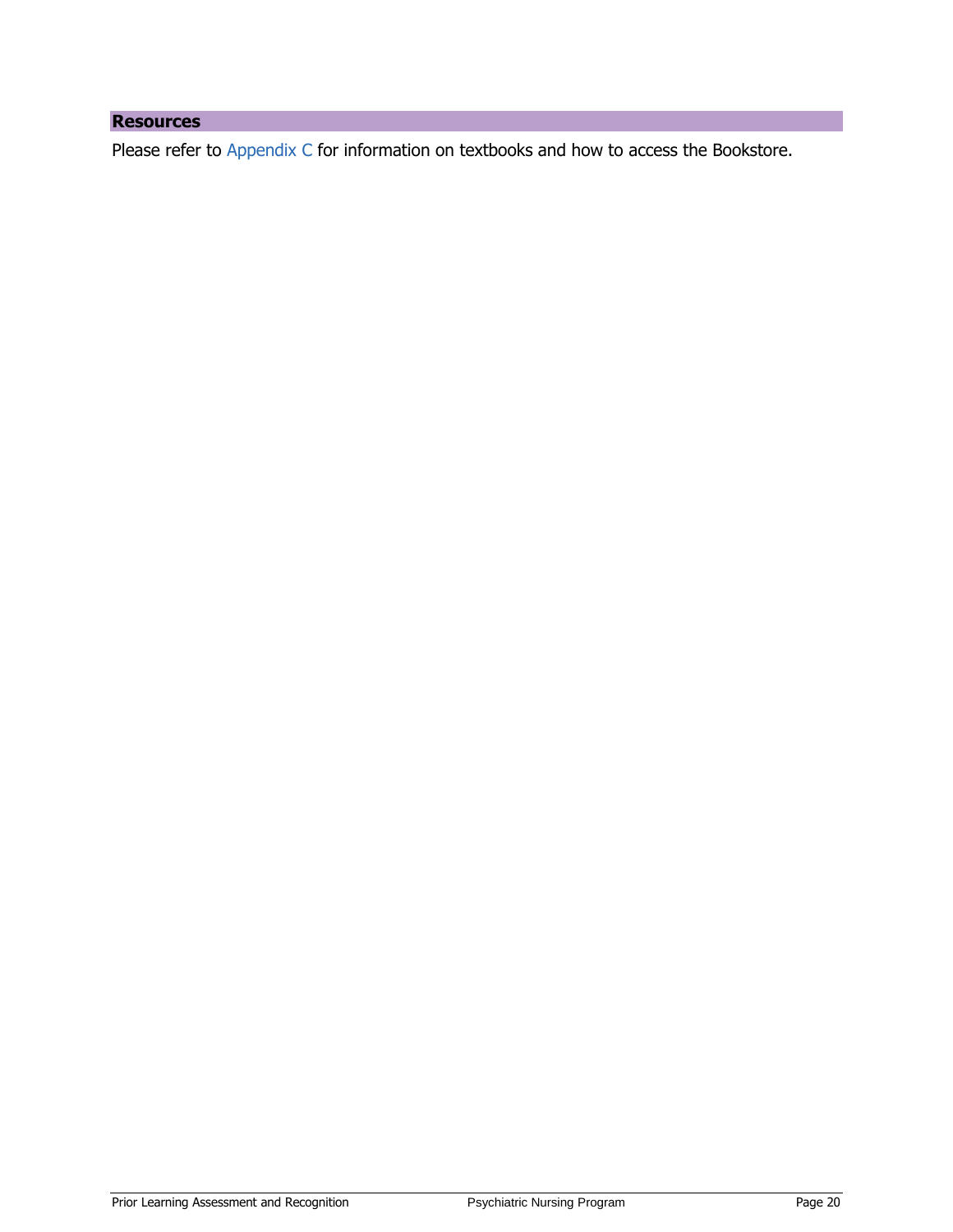# <span id="page-20-1"></span>**MICR 159 – Microbiology**

You will study the various types of microorganisms, their characteristics and their role in the spread of infection. You will be introduced to the principles of health care epidemiology and the commonly used agents to control microbial growth. You will acquire knowledge of the major viral, bacterial and fungal diseases. Using group work, independent learning as well as laboratory activities you will study how the major diseases affect the immune system and the organs of the body. The responsibilities and roles of health care workers in the chain of infection will be emphasized.

<span id="page-20-0"></span>**Credit unit(s):** 1.0 **Prerequisite(s):** APHY 162 Minimum Grade of 60% (concurrent) **Equivalent(s):** MICR 160

|    | <b>MICR 159 - Microbiology</b>                                                                    |         |           |            |          |      |
|----|---------------------------------------------------------------------------------------------------|---------|-----------|------------|----------|------|
|    | I am able to demonstrate it well enough to teach it to someone else.<br><b>Mastery:</b>           |         |           |            |          |      |
|    | <b>Competent:</b><br>I can work independently to apply the outcome.                               |         | Competent | Functional | Learning |      |
|    | <b>Functional:</b><br>I need some assistance in using the outcome.                                | Mastery |           |            |          |      |
|    | I am developing skills and knowledge for this area.<br>Learning:                                  |         |           |            |          | None |
|    | I have no experience with the outcome.<br>None:                                                   |         |           |            |          |      |
| 1. | Examine the foundations of the science of microbiology.                                           |         |           |            |          |      |
|    | Define the scope of microbiology<br>$\blacksquare$                                                |         |           |            |          |      |
|    | Describe the foundations of microbiology<br>٠                                                     |         |           |            |          |      |
|    | Describe prokaryotic microbes<br>٠                                                                |         |           |            |          |      |
|    | Describe eukaryotic microbes<br>٠                                                                 |         |           |            |          |      |
|    | Describe acellular microbes<br>٠                                                                  |         |           |            |          |      |
|    | Compare prokaryotes versus eukaryotes versus acellular microbes<br>٠                              |         |           |            |          |      |
|    | Explain the taxonomy of microbes                                                                  |         |           |            |          |      |
| 2. | Examine the major principles of epidemiology and their uses in the<br>public healthcare system.   |         |           |            |          |      |
|    | Describe the major principles of epidemiology<br>٠                                                |         |           |            |          |      |
|    | Identify the chain of infection<br>٠                                                              |         |           |            |          |      |
|    | Compare the strategies for breaking the chain of infection<br>٠                                   |         |           |            |          |      |
|    | Describe public health agencies<br>٠                                                              |         |           |            |          |      |
|    | Describe healthcare epidemiology<br>٠                                                             |         |           |            |          |      |
|    | Compare the major infection control procedures                                                    |         |           |            |          |      |
| 3. | Describe the pathogenesis of infectious diseases and its effects on<br>the immune system.         |         |           |            |          |      |
|    | Describe the steps in the development of an infectious disease<br>٠                               |         |           |            |          |      |
|    | Describe the types of infections<br>٠                                                             |         |           |            |          |      |
|    | Describe virulence and virulence factors microbes possess<br>٠                                    |         |           |            |          |      |
|    | Compare the innate (nonspecific) versus adaptive (specific) defenses<br>٠<br>of the immune system |         |           |            |          |      |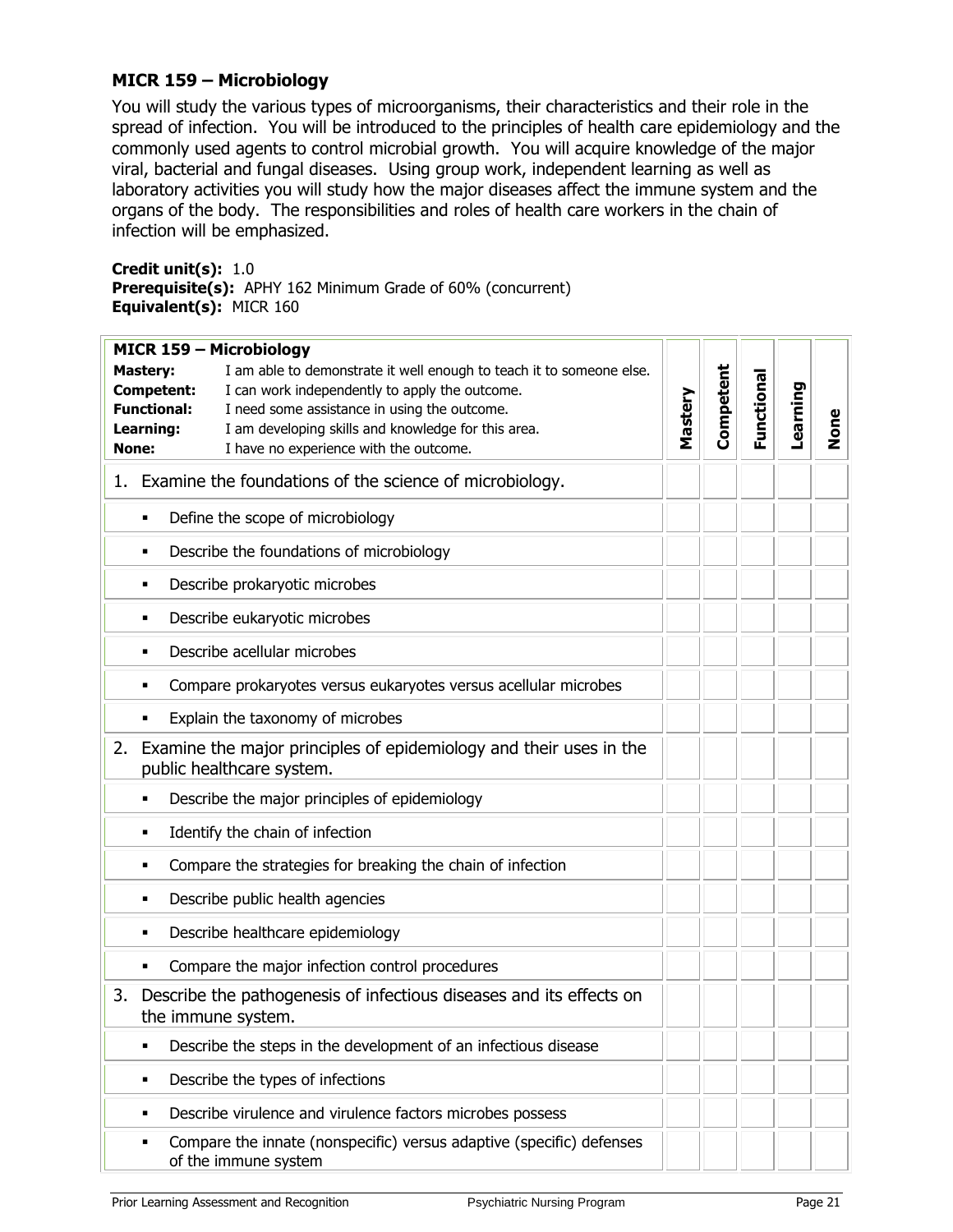| <b>MICR 159 - Microbiology</b><br>I am able to demonstrate it well enough to teach it to someone else.<br><b>Mastery:</b><br><b>Competent:</b><br>I can work independently to apply the outcome.<br><b>Functional:</b><br>I need some assistance in using the outcome.<br>I am developing skills and knowledge for this area.<br>Learning:<br>None:<br>I have no experience with the outcome. |                                                                                                          | Mastery | Competent | Functional | Learning | None |
|-----------------------------------------------------------------------------------------------------------------------------------------------------------------------------------------------------------------------------------------------------------------------------------------------------------------------------------------------------------------------------------------------|----------------------------------------------------------------------------------------------------------|---------|-----------|------------|----------|------|
| ٠                                                                                                                                                                                                                                                                                                                                                                                             | Discuss immunization                                                                                     |         |           |            |          |      |
|                                                                                                                                                                                                                                                                                                                                                                                               | 4. Examine microbial growth and the major methods for preventing<br>the spread of communicable diseases. |         |           |            |          |      |
| ٠                                                                                                                                                                                                                                                                                                                                                                                             | Describe microbial growth and the factors affecting microbial growth                                     |         |           |            |          |      |
| ٠                                                                                                                                                                                                                                                                                                                                                                                             | Describe common physical and chemical agents that control microbial<br>growth in vitro                   |         |           |            |          |      |
| ٠                                                                                                                                                                                                                                                                                                                                                                                             | Describe antimicrobial agents used in vivo                                                               |         |           |            |          |      |
|                                                                                                                                                                                                                                                                                                                                                                                               | 5. Examine the major viral, bacterial and fungal diseases of humans.                                     |         |           |            |          |      |
|                                                                                                                                                                                                                                                                                                                                                                                               | Describe the microbial diseases of the skin, eyes and ears                                               |         |           |            |          |      |
| ٠                                                                                                                                                                                                                                                                                                                                                                                             | Describe the microbial diseases of the nervous system                                                    |         |           |            |          |      |
| ٠                                                                                                                                                                                                                                                                                                                                                                                             | Describe the microbial diseases of the respiratory system                                                |         |           |            |          |      |
| ٠                                                                                                                                                                                                                                                                                                                                                                                             | Describe the microbial diseases of the cardiovascular system and<br>systemic infections of the body      |         |           |            |          |      |
| ٠                                                                                                                                                                                                                                                                                                                                                                                             | Describe the microbial diseases of the digestive, urinary and<br>reproductive systems                    |         |           |            |          |      |

If you qualify for PLAR, you may be asked to demonstrate your learning in one or more of the following ways. Be prepared to discuss the expectations during a consultation meeting.

#### **1. PowerPoint presentation (30%)**

- Candidate will create and present a 10 minute PowerPoint presentation by selecting one of the four following topics: Tuberculosis, syphilis, gonorrhea or HIV.
- The purpose of the presentation is to create an educational tool suitable for a target audience of either a client newly diagnosed with one of the diseases mentioned, or a group of high risk individuals.
- Using a minimum of five credible resources (list the references on the last slide using APA style), make sure you address the following:
	- o Symptoms of the disease
	- $\circ$  Cause(s) of the disease
	- $\circ$  Who in Saskatchewan, are the high risk population(s) of contracting the disease
	- $\circ$  Role and responsibilities of the nurse
		- Resources and education for the client (provide some links/tips)
		- Protection and safety (procedures/personal protective equipment) of not only the client, the nurse, family, others
- Please refer to the PowerPoint presentation scoring guide in [Appendix A.](#page-30-2)

**AND**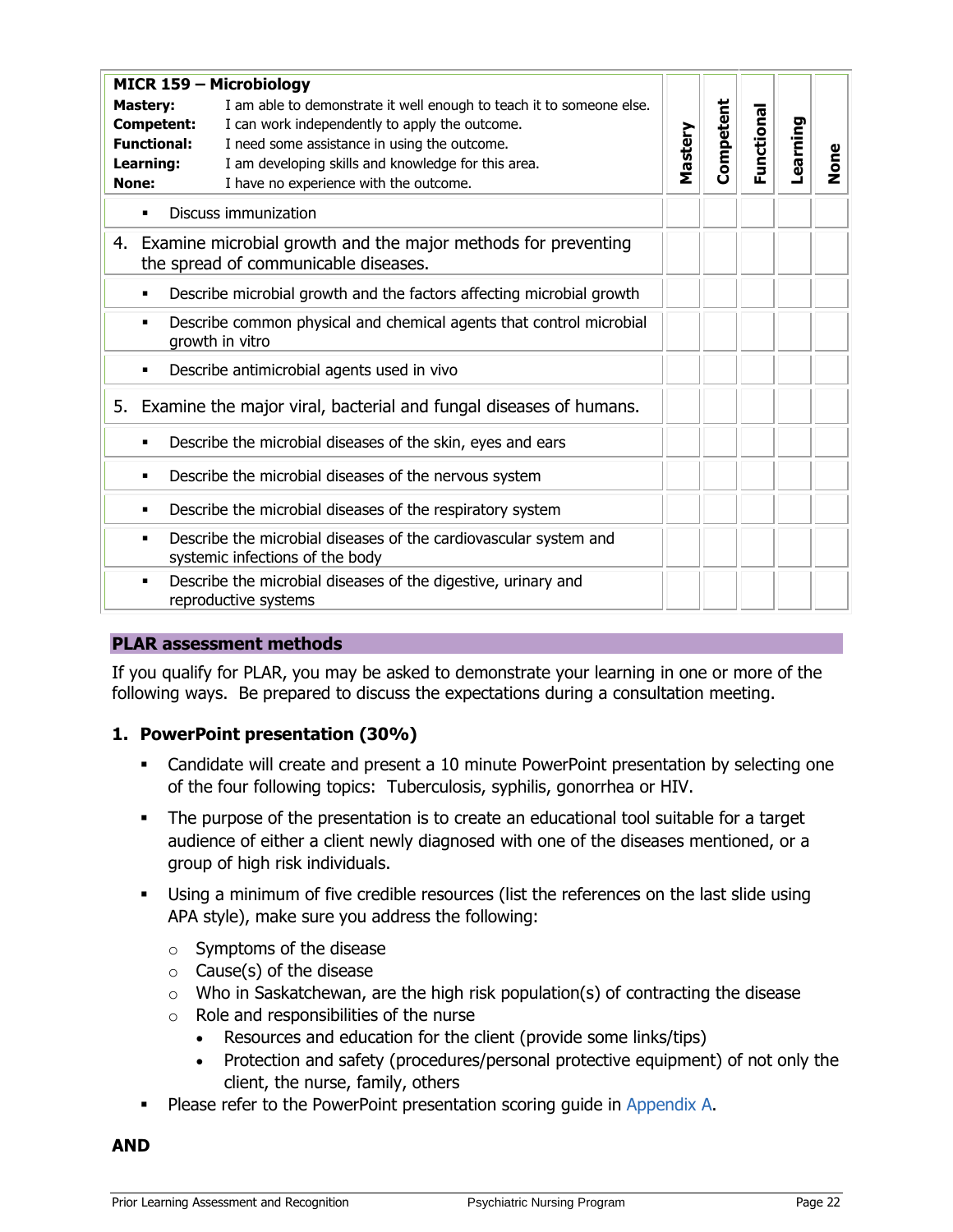## **2. Comprehensive challenge exam (70%)**

- Multiple choice and short answer format. There are 60 multiple choice questions, and two short answer questions. Candidates are allowed two hours to write the exam.
- **Please refer to the Exam blueprint in [Appendix B.](#page-32-1) This blueprint displays the number of** questions on the exam for each critical outcome and learning step which will assist you to plan your knowledge review prior to completing the challenge exam.

#### The following are two examples of multiple choice questions:

The historical event that established microbiology as a science was the

- A) discovery of spontaneous generation.
- B) discovery of the Gram stain.
- C) identification of the "germ theory" of disease.
- D) development of the microscope.

Correct answer: D

Which of the following organisms causes scarlet fever?

- A) Staphylococcus aureus
- B) Neisseria gonorrhoeae
- C) Streptococcus pyogenes
- D) Corynebacterium epidermidis

Correct answer: C

#### An example of a short answer question:

List and describe each of the components of the chain of infection.

#### Correct answer:

The chain of infection involves the following components: an infectious agent (microbe), a reservoir, a portal of exit, a mode of transmission, a portal of entry to a host and a susceptible host.

The infectious agent is any microorganism such as a bacteria, virus, fungus or protozoa. The reservoir is a place where the microbe can survive.

The portal of exit is the way they leave the reservoir in order to find another host to infect. Examples include blood, body fluid (excretions or secretions) and soil.

The mode of transmission is how the microbe leaves the reservoir and gets transferred to another host. There is contact, droplet, airborne, vehicle or vectorborne transmission. The portal of entry is how the microbe gains access to the new host which is often the same as the portal of exit.

The susceptible host is a person who is not resistant to the microbe and ends up infected with the microbe.

NOTE: 60% must be attained for both components to successfully challenge this course.

#### **Resources**

Please refer to [Appendix C](#page-35-1) for information on textbooks and how to access the Bookstore.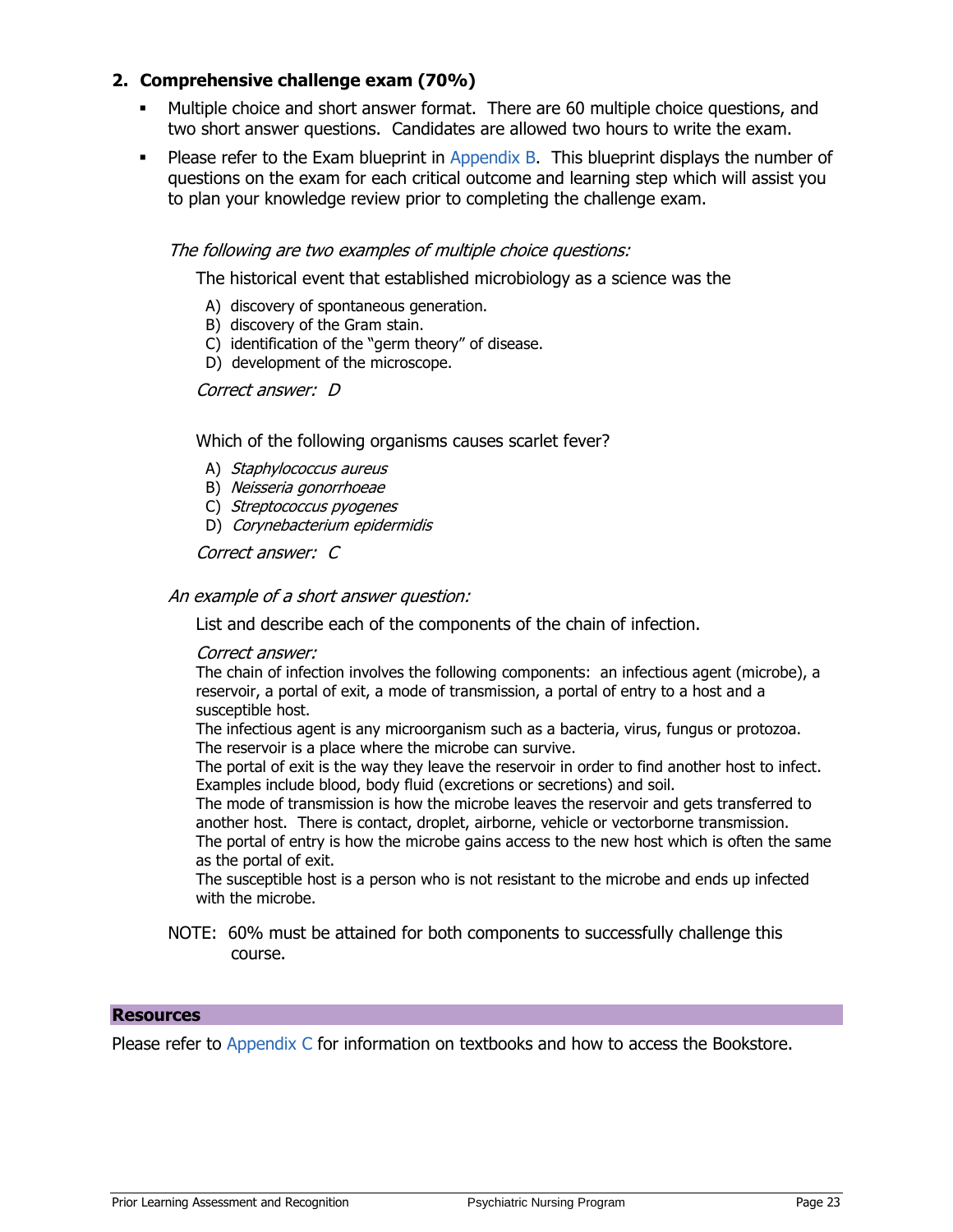#### <span id="page-23-0"></span>**PSYC 101 – Introduction to Psychology**

You will learn the theories and concepts that form the foundation of psychology as a science. You will explore the study of human behaviour by examining concepts including: social psychology, perception, sensation, learning, memory, human development, motivation, emotion, states of consciousness, cognition, personality, intelligence, psychological disorders, and the relationship between health and stress.

### **Credit unit(s):** 3.0

| <b>PSYC 101 - Introduction to Psychology</b><br>I am able to demonstrate it well enough to teach it to someone else.<br><b>Mastery:</b><br>I can work independently to apply the outcome.<br>Competent:<br><b>Functional:</b><br>I need some assistance in using the outcome.<br>Learning:<br>I am developing skills and knowledge for this area.<br>I have no experience with the outcome.<br>None: |  |  | Functional | Learning | None |
|------------------------------------------------------------------------------------------------------------------------------------------------------------------------------------------------------------------------------------------------------------------------------------------------------------------------------------------------------------------------------------------------------|--|--|------------|----------|------|
| 1. Describe psychology as a science.                                                                                                                                                                                                                                                                                                                                                                 |  |  |            |          |      |
| Describe the evolution and historical perspectives of psychology<br>$\blacksquare$                                                                                                                                                                                                                                                                                                                   |  |  |            |          |      |
| Describe the science of psychology, its research methods, and ethical<br>$\blacksquare$<br>standards                                                                                                                                                                                                                                                                                                 |  |  |            |          |      |
| 2. Explain the processes of sensation and perception.                                                                                                                                                                                                                                                                                                                                                |  |  |            |          |      |
| Describe the concept of sensation<br>$\blacksquare$                                                                                                                                                                                                                                                                                                                                                  |  |  |            |          |      |
| Describe the ways by which sense organs register information<br>$\blacksquare$                                                                                                                                                                                                                                                                                                                       |  |  |            |          |      |
| Explain the basic processes of perception<br>$\blacksquare$                                                                                                                                                                                                                                                                                                                                          |  |  |            |          |      |
| Describe extraordinary perceptions and additional influences on<br>٠<br>perception                                                                                                                                                                                                                                                                                                                   |  |  |            |          |      |
| Discuss the concept of learning.<br>3.                                                                                                                                                                                                                                                                                                                                                               |  |  |            |          |      |
| Describe classical conditioning<br>$\blacksquare$                                                                                                                                                                                                                                                                                                                                                    |  |  |            |          |      |
| Describe operant conditioning<br>٠                                                                                                                                                                                                                                                                                                                                                                   |  |  |            |          |      |
| Describe cognitive and observational learning                                                                                                                                                                                                                                                                                                                                                        |  |  |            |          |      |
| Examine the concept of memory.<br>4.                                                                                                                                                                                                                                                                                                                                                                 |  |  |            |          |      |
| Describe memory and its processes<br>$\blacksquare$                                                                                                                                                                                                                                                                                                                                                  |  |  |            |          |      |
| Explain remembering and forgetting<br>$\blacksquare$                                                                                                                                                                                                                                                                                                                                                 |  |  |            |          |      |
| Discuss the reliability of memory<br>٠                                                                                                                                                                                                                                                                                                                                                               |  |  |            |          |      |
| Examine memory improvement strategies<br>$\blacksquare$                                                                                                                                                                                                                                                                                                                                              |  |  |            |          |      |
| Describe the concepts of consciousness and cognition.<br>5.                                                                                                                                                                                                                                                                                                                                          |  |  |            |          |      |
| Describe states and altered states of consciousness                                                                                                                                                                                                                                                                                                                                                  |  |  |            |          |      |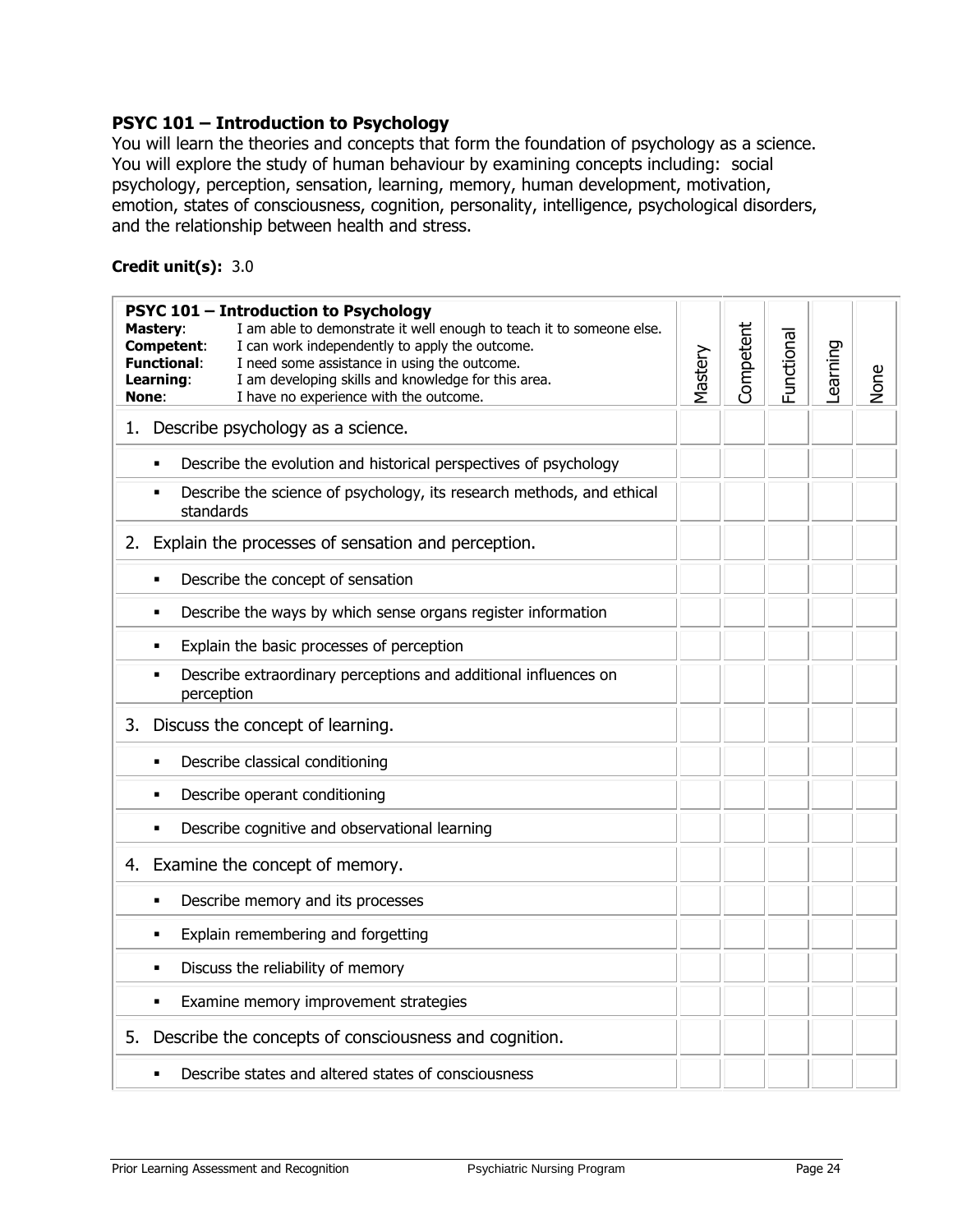|    | <b>PSYC 101 - Introduction to Psychology</b><br>I am able to demonstrate it well enough to teach it to someone else.<br><b>Mastery:</b><br>I can work independently to apply the outcome.<br>Competent:<br><b>Functional:</b><br>I need some assistance in using the outcome.<br>Learning:<br>I am developing skills and knowledge for this area.<br>None:<br>I have no experience with the outcome. |                                                                                                         | Mastery | Competent | Functional | Learning | None |
|----|------------------------------------------------------------------------------------------------------------------------------------------------------------------------------------------------------------------------------------------------------------------------------------------------------------------------------------------------------------------------------------------------------|---------------------------------------------------------------------------------------------------------|---------|-----------|------------|----------|------|
|    | ٠                                                                                                                                                                                                                                                                                                                                                                                                    | Describe sleep disturbance and sleep disorders                                                          |         |           |            |          |      |
|    | ٠                                                                                                                                                                                                                                                                                                                                                                                                    | Describe cognition, imagery, problem solving, decision making, and<br>creativity                        |         |           |            |          |      |
|    | ٠                                                                                                                                                                                                                                                                                                                                                                                                    | Describe language analysis and the relationship between language<br>and thought                         |         |           |            |          |      |
| 6. |                                                                                                                                                                                                                                                                                                                                                                                                      | Describe the stages of human development.                                                               |         |           |            |          |      |
|    | ٠                                                                                                                                                                                                                                                                                                                                                                                                    | Describe developmental research, its issues, and the role of heredity                                   |         |           |            |          |      |
|    | ٠                                                                                                                                                                                                                                                                                                                                                                                                    | Describe prenatal development, its components, and potential issues                                     |         |           |            |          |      |
|    | ٠                                                                                                                                                                                                                                                                                                                                                                                                    | Describe the stages of learning, physical and cognitive development<br>throughout infancy and childhood |         |           |            |          |      |
|    | ٠                                                                                                                                                                                                                                                                                                                                                                                                    | Discuss socialization and identity formation                                                            |         |           |            |          |      |
|    | ٠                                                                                                                                                                                                                                                                                                                                                                                                    | Describe development and changes from adolescence to end of life                                        |         |           |            |          |      |
| 7. |                                                                                                                                                                                                                                                                                                                                                                                                      | Describe motivation and emotion.                                                                        |         |           |            |          |      |
|    | ٠                                                                                                                                                                                                                                                                                                                                                                                                    | Describe theories of motivation that explain its role in behaviour                                      |         |           |            |          |      |
|    | ٠                                                                                                                                                                                                                                                                                                                                                                                                    | Discuss psychoactive drugs and addiction                                                                |         |           |            |          |      |
|    |                                                                                                                                                                                                                                                                                                                                                                                                      | Discuss sexual motivation and orientation                                                               |         |           |            |          |      |
|    | ٠                                                                                                                                                                                                                                                                                                                                                                                                    | Describe emotion and its role in behaviour                                                              |         |           |            |          |      |
| 8. |                                                                                                                                                                                                                                                                                                                                                                                                      | Examine the relationship between health and stress.                                                     |         |           |            |          |      |
|    | ٠                                                                                                                                                                                                                                                                                                                                                                                                    | Describe the concept of stress and coping mechanisms                                                    |         |           |            |          |      |
|    | ٠                                                                                                                                                                                                                                                                                                                                                                                                    | Examine the influence of stress on health, cognitive ability, and<br>psychological functioning          |         |           |            |          |      |
| 9. |                                                                                                                                                                                                                                                                                                                                                                                                      | Discuss social psychology.                                                                              |         |           |            |          |      |
|    | ٠                                                                                                                                                                                                                                                                                                                                                                                                    | Describe social influence: conformity, compliance, and obedience                                        |         |           |            |          |      |
|    | ٠                                                                                                                                                                                                                                                                                                                                                                                                    | Describe social cognition: attitudes, impressions and attributions                                      |         |           |            |          |      |
|    | ٠                                                                                                                                                                                                                                                                                                                                                                                                    | Describe prejudice and attraction                                                                       |         |           |            |          |      |
|    | ٠                                                                                                                                                                                                                                                                                                                                                                                                    | Discuss aggression and prosocial behaviour                                                              |         |           |            |          |      |
|    |                                                                                                                                                                                                                                                                                                                                                                                                      | 10. Describe personality theories and intelligence.                                                     |         |           |            |          |      |
|    | ٠                                                                                                                                                                                                                                                                                                                                                                                                    | Describe the concept of personality                                                                     |         |           |            |          |      |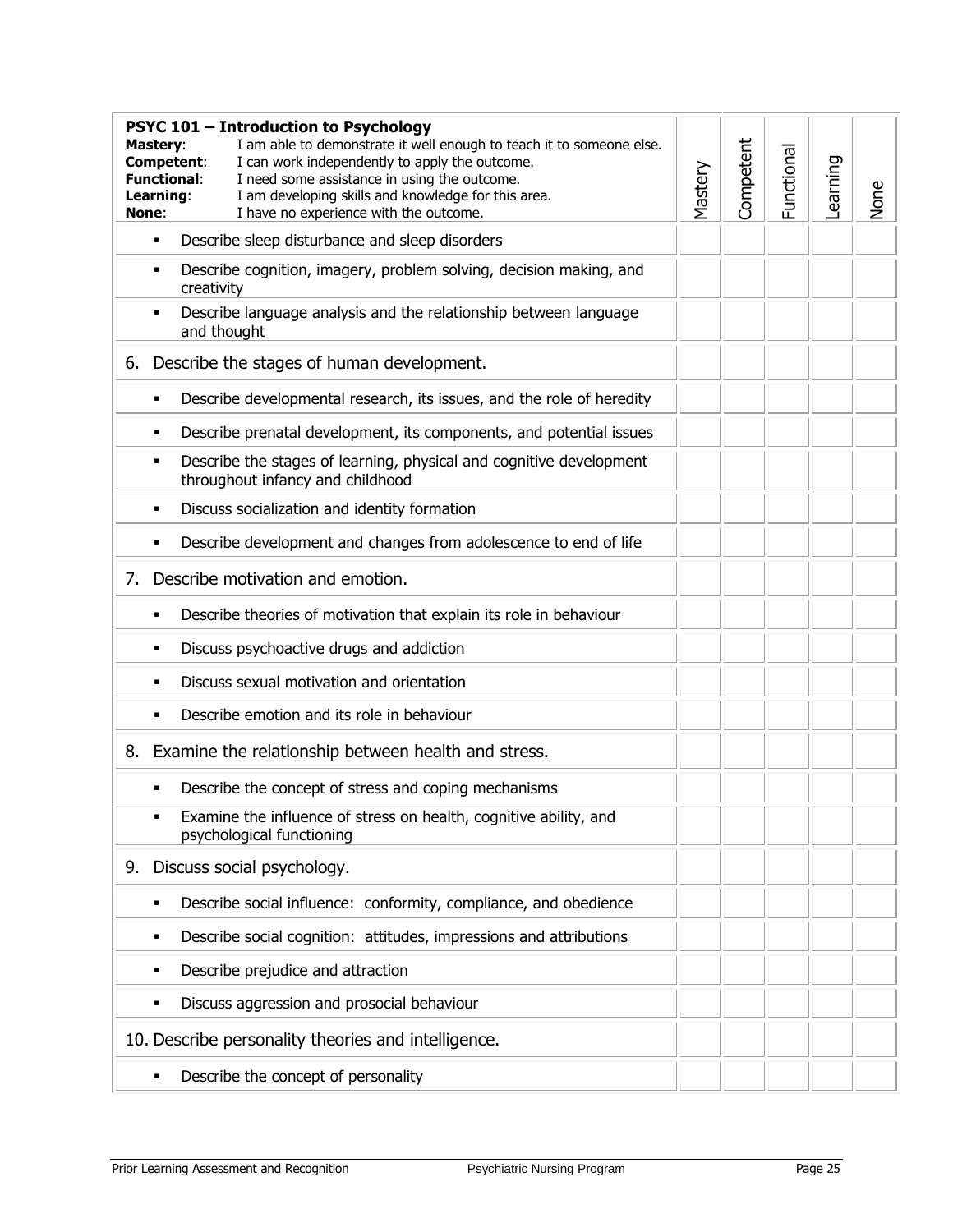| None |
|------|
|      |
|      |
|      |
|      |
|      |
|      |
|      |
|      |
|      |
|      |
|      |
|      |

If you qualify for PLAR, you may be asked to demonstrate your learning in one or more of the following ways. Be prepared to discuss the expectations during a consultation meeting.

# **1. Evidence file**

Requirements for evidence file

#### 2. **Challenge exam**

Requirements for challenge exam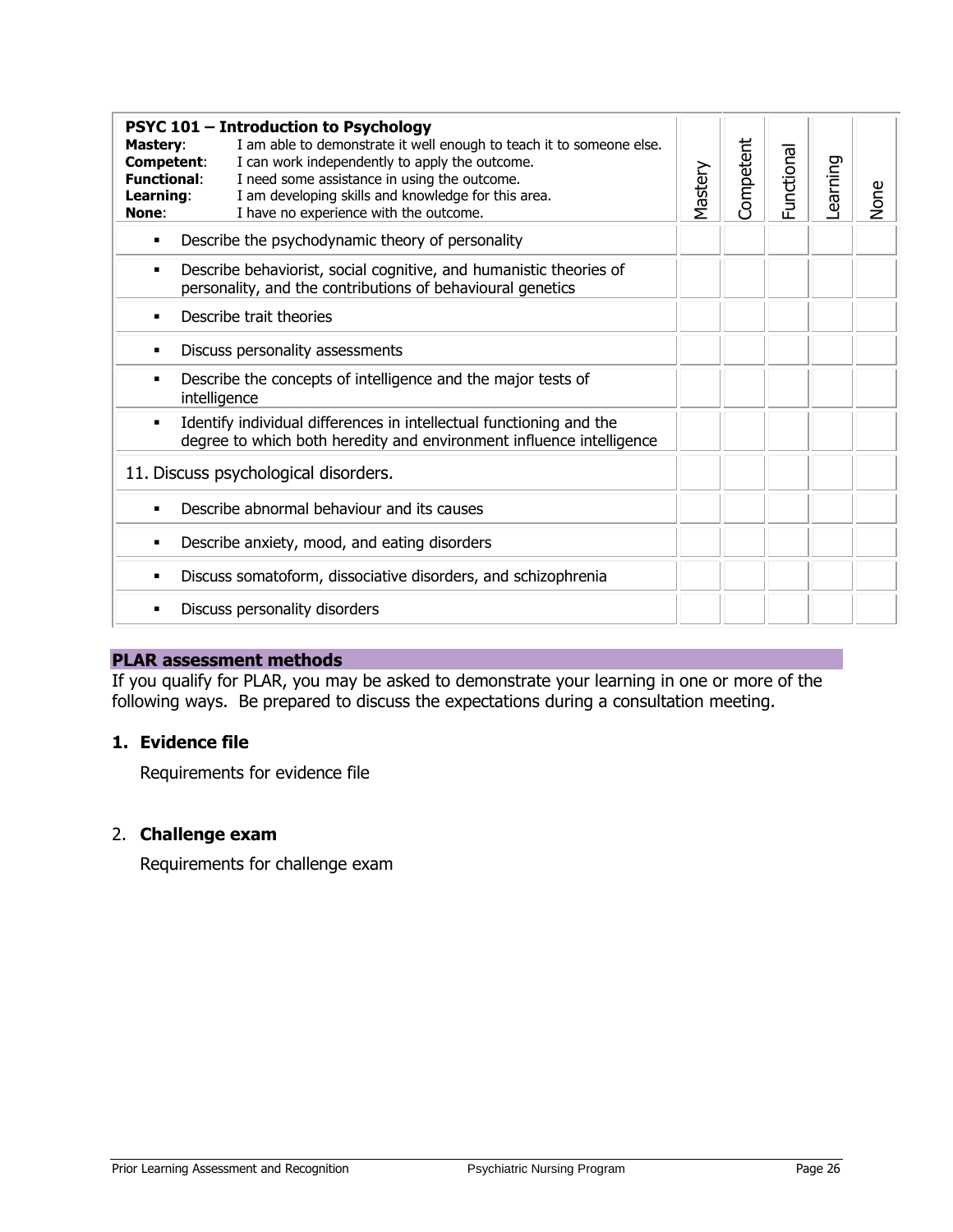# <span id="page-26-1"></span><span id="page-26-0"></span>**SOCI 100 – Introduction to Sociology**

You will learn about the process of socialization, and discuss how culture affects the totality of our lives. You will examine social deviance and social control and look at the social dynamics of racial, ethnic, and minority groups in our society. The processes and effects of social stratification will be discussed.

#### **Credit unit(s):** 3.0

|    | SOCI 100 - Introduction to Sociology<br>I am able to demonstrate it well enough to teach it to someone else.<br><b>Mastery:</b><br>Competent:<br>I can work independently to apply the outcome.<br><b>Functional:</b><br>I need some assistance in using the outcome.<br>Learning:<br>I am developing skills and knowledge for this area.<br>I have no experience with the outcome.<br>None: |  | Competent | Functional | Learning | None |
|----|----------------------------------------------------------------------------------------------------------------------------------------------------------------------------------------------------------------------------------------------------------------------------------------------------------------------------------------------------------------------------------------------|--|-----------|------------|----------|------|
| 1. | Describe the process of socialization.                                                                                                                                                                                                                                                                                                                                                       |  |           |            |          |      |
|    | Describe the major aspects and principles of the sociological<br>$\blacksquare$<br>perspective                                                                                                                                                                                                                                                                                               |  |           |            |          |      |
|    | Describe the types and agents of socialization<br>٠                                                                                                                                                                                                                                                                                                                                          |  |           |            |          |      |
|    | Describe the theories of socialization<br>٠                                                                                                                                                                                                                                                                                                                                                  |  |           |            |          |      |
|    | Describe the scope of socialization and the life process<br>٠                                                                                                                                                                                                                                                                                                                                |  |           |            |          |      |
| 2. | Describe how culture affects the totality of our lives.                                                                                                                                                                                                                                                                                                                                      |  |           |            |          |      |
|    | Identify the characteristics of culture<br>٠                                                                                                                                                                                                                                                                                                                                                 |  |           |            |          |      |
|    | Describe norms and values<br>٠                                                                                                                                                                                                                                                                                                                                                               |  |           |            |          |      |
|    | Describe ways of viewing culture<br>٠                                                                                                                                                                                                                                                                                                                                                        |  |           |            |          |      |
|    | Explain social interaction<br>٠                                                                                                                                                                                                                                                                                                                                                              |  |           |            |          |      |
| 3. | Describe the processes and effects of social stratification.                                                                                                                                                                                                                                                                                                                                 |  |           |            |          |      |
|    | Describe the concepts and principles of stratification<br>٠                                                                                                                                                                                                                                                                                                                                  |  |           |            |          |      |
|    | Describe the social conflict and structural-functional theories of<br>٠<br>stratification                                                                                                                                                                                                                                                                                                    |  |           |            |          |      |
|    | Describe the dimensions of social inequality<br>٠                                                                                                                                                                                                                                                                                                                                            |  |           |            |          |      |
|    | Identify the types of divisions found in society<br>٠                                                                                                                                                                                                                                                                                                                                        |  |           |            |          |      |
|    | Identify the types and conditions of social mobility                                                                                                                                                                                                                                                                                                                                         |  |           |            |          |      |
|    | Examine social deviance and social control.                                                                                                                                                                                                                                                                                                                                                  |  |           |            |          |      |
|    | Describe the characteristics of deviance<br>٠                                                                                                                                                                                                                                                                                                                                                |  |           |            |          |      |
|    | Describe social explanations for deviance<br>٠                                                                                                                                                                                                                                                                                                                                               |  |           |            |          |      |
|    | Describe the factors associated with crime<br>٠                                                                                                                                                                                                                                                                                                                                              |  |           |            |          |      |
| 5. | Describe the social dynamics of racial, ethnic, and minority groups<br>in our society.                                                                                                                                                                                                                                                                                                       |  |           |            |          |      |
|    | Describe the characteristics of racial, ethnic, and minority groups<br>٠                                                                                                                                                                                                                                                                                                                     |  |           |            |          |      |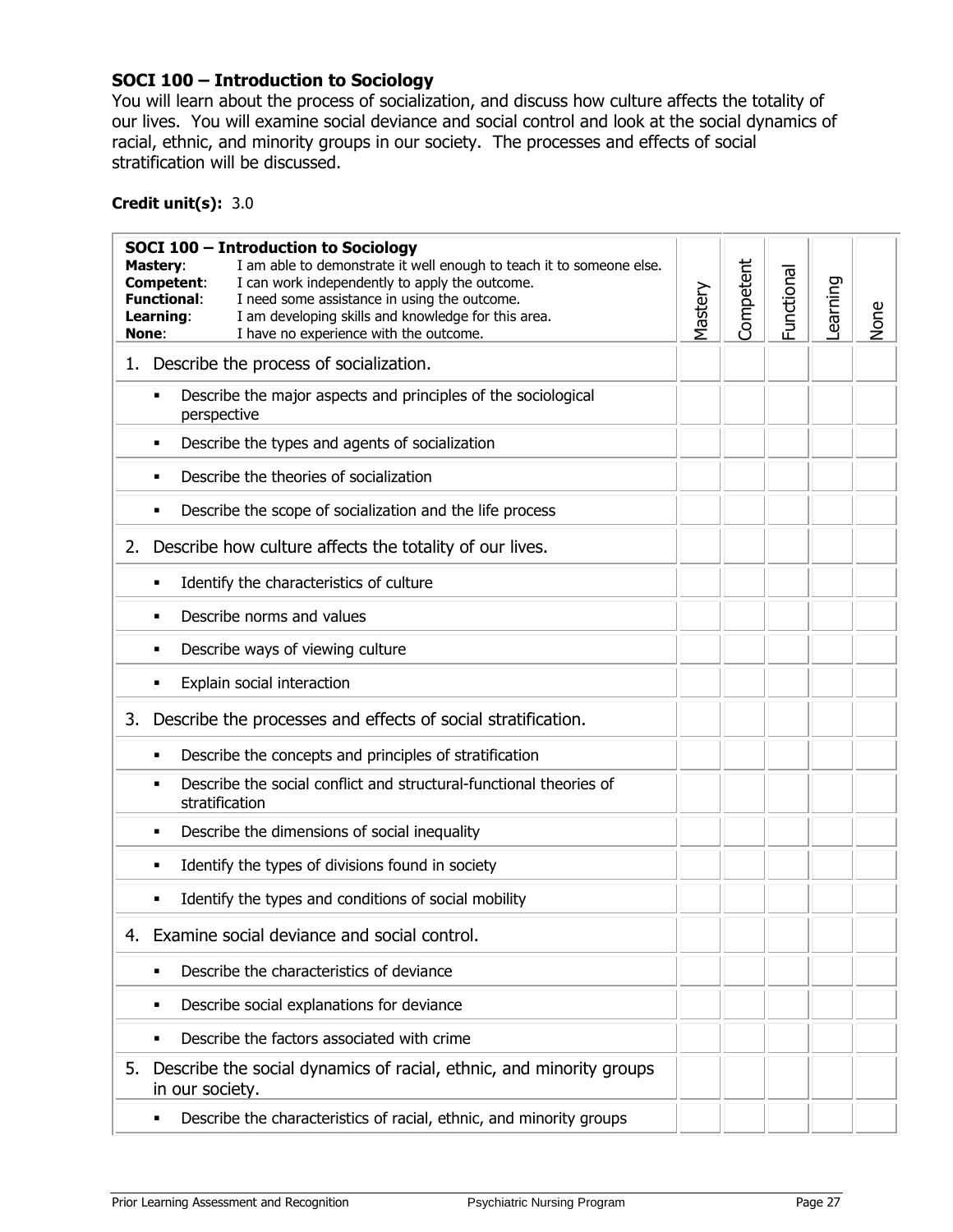| <b>Mastery:</b><br>Competent:<br><b>Functional:</b><br>Learning:<br>None:             | SOCI 100 - Introduction to Sociology<br>I am able to demonstrate it well enough to teach it to someone else.<br>I can work independently to apply the outcome.<br>I need some assistance in using the outcome.<br>I am developing skills and knowledge for this area.<br>I have no experience with the outcome. | Master | <b>Jompetent</b> | <b>Functional</b> | earning | None |
|---------------------------------------------------------------------------------------|-----------------------------------------------------------------------------------------------------------------------------------------------------------------------------------------------------------------------------------------------------------------------------------------------------------------|--------|------------------|-------------------|---------|------|
| Describe the characteristics and theories of prejudice and societal<br>٠<br>responses |                                                                                                                                                                                                                                                                                                                 |        |                  |                   |         |      |
| responses                                                                             | Describe the characteristics and forms of discrimination and societal                                                                                                                                                                                                                                           |        |                  |                   |         |      |
|                                                                                       | Describe patterns of interaction between majority and minority groups                                                                                                                                                                                                                                           |        |                  |                   |         |      |

If you qualify for PLAR, you may be asked to demonstrate your learning in one or more of the following ways. Be prepared to discuss the expectations during a consultation meeting.

#### **1. Challenge exam**

- Short answer question and long answer question format. There are 6 short answer questions, 5 long answer questions and candidates are allowed 3 hours to write the exam.
- **Please ask the assessor for an exam blueprint. This blueprint displays the number of** questions on the exam for each critical outcome and learning step and will assist you to plan your knowledge review prior to completing the challenge exam.

#### **Resources**

Please refer to Appendix C for information on textbooks and how to access the bookstore.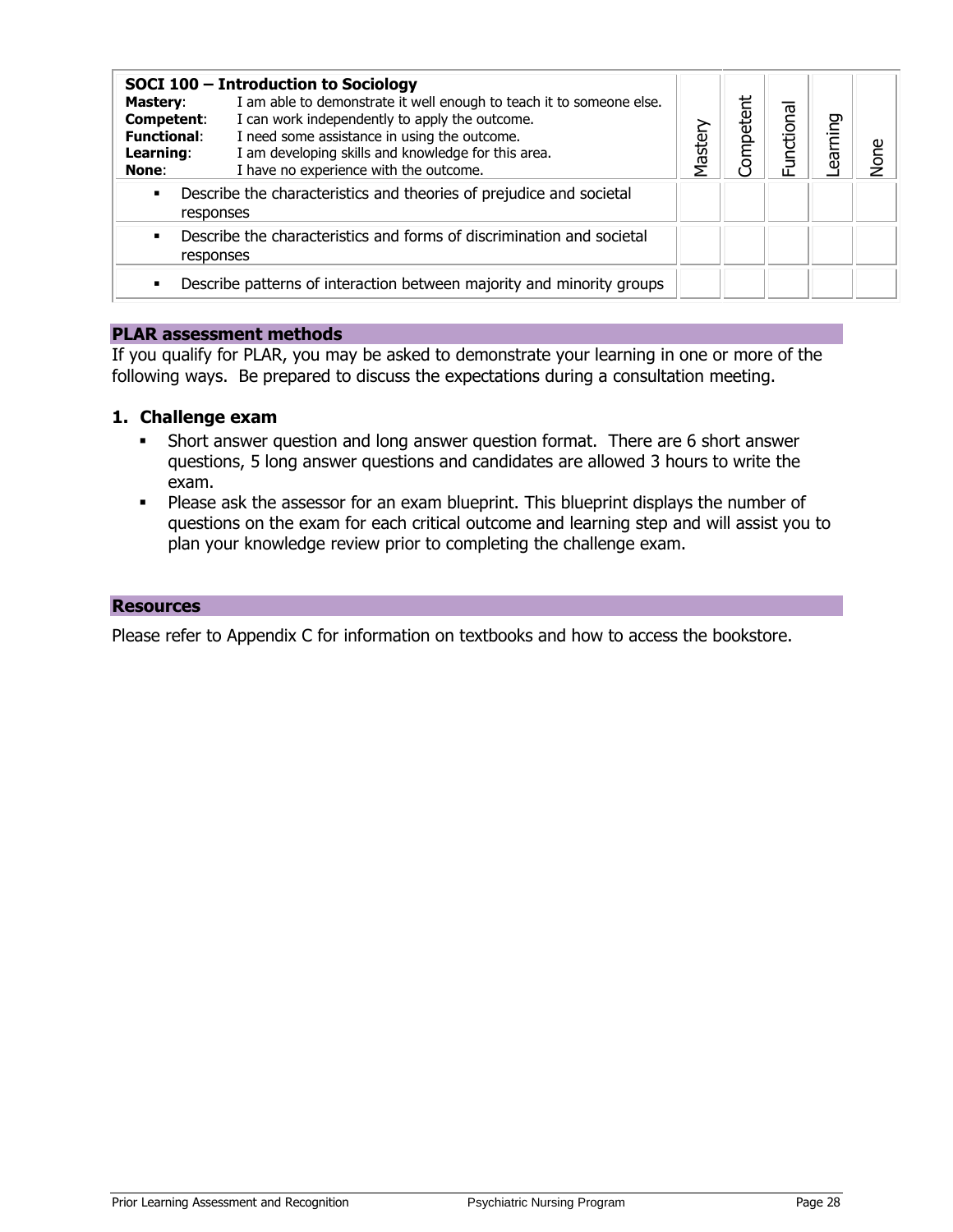# <span id="page-28-1"></span><span id="page-28-0"></span>**STAT 202 – Introductory Statistics**

You will learn statistical methods of analysis and inference including descriptive measures, frequency distributions, probability, confidence intervals, hypothesis testing for population means and proportions, analysis of variance, as well as correlation and regression techniques.

#### **Credit unit(s):** 3.0

| <b>STAT 202 - Statistics for Health Sciences</b>                                        |         |           |            |          |      |
|-----------------------------------------------------------------------------------------|---------|-----------|------------|----------|------|
| I am able to demonstrate it well enough to teach it to someone else.<br><b>Mastery:</b> |         |           |            |          |      |
| <b>Competent:</b><br>I can work independently to apply the outcome.                     | Mastery | Competent | Functional | Learning |      |
| <b>Functional:</b><br>I need some assistance in using the outcome.                      |         |           |            |          |      |
| Learning:<br>I am developing skills and knowledge for this area.                        |         |           |            |          | None |
| I have no experience with the outcome.<br>None:                                         |         |           |            |          |      |
| 1. Calculate descriptive statistics.                                                    |         |           |            |          |      |
| Define fundamental statistical terms<br>٠                                               |         |           |            |          |      |
| Describe data using tables and graphical methods<br>٠                                   |         |           |            |          |      |
| Calculate and interpret measures of central tendency<br>٠                               |         |           |            |          |      |
| Calculate and interpret measures of variation<br>٠                                      |         |           |            |          |      |
| Calculate and interpret measures of position<br>٠                                       |         |           |            |          |      |
| Calculate probabilities.<br>2.                                                          |         |           |            |          |      |
| Define basic concepts of probability and probability laws<br>٠                          |         |           |            |          |      |
| Calculate and interpret probabilities of compound events<br>٠                           |         |           |            |          |      |
| Calculate and interpret probabilities of conditional events<br>٠                        |         |           |            |          |      |
| Calculate and interpret probabilities of independent events<br>٠                        |         |           |            |          |      |
| 3. Examine probability distributions.                                                   |         |           |            |          |      |
| Describe random variables and random sampling<br>٠                                      |         |           |            |          |      |
| Calculate and interpret probabilities for discrete random variables<br>٠                |         |           |            |          |      |
| Calculate and interpret probabilities for continuous variables<br>٠                     |         |           |            |          |      |
| Calculate probabilities for sampling distribution<br>٠                                  |         |           |            |          |      |
| Calculate confidence intervals.<br>4.                                                   |         |           |            |          |      |
| Introduce confidence intervals (CIs)<br>٠                                               |         |           |            |          |      |
| Calculate and interpret CI for population mean<br>٠                                     |         |           |            |          |      |
| Calculate and interpret CI for population proportion<br>٠                               |         |           |            |          |      |
| Examine the effect of sample size on the error level<br>п                               |         |           |            |          |      |
| Conduct hypothesis testing.<br>5.                                                       |         |           |            |          |      |
| Describe the elements of a hypothesis test<br>٠                                         |         |           |            |          |      |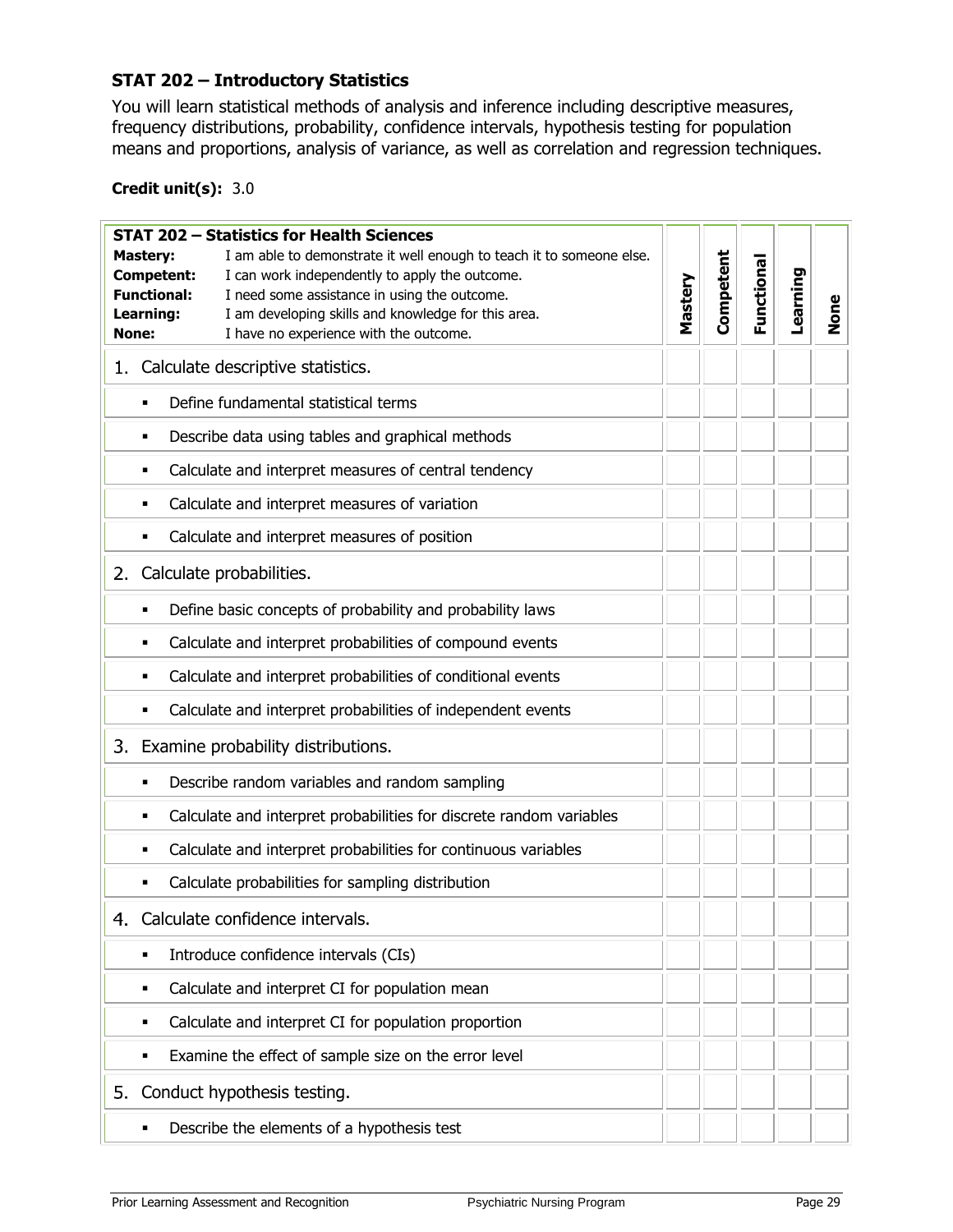|                                                                    | STAT 202 – Statistics for Health Sciences                                     |         |           |            |          |      |
|--------------------------------------------------------------------|-------------------------------------------------------------------------------|---------|-----------|------------|----------|------|
| <b>Mastery:</b>                                                    | I am able to demonstrate it well enough to teach it to someone else.          |         |           |            |          |      |
| Competent:<br>I can work independently to apply the outcome.       |                                                                               |         | Competent | Functional |          |      |
| <b>Functional:</b><br>I need some assistance in using the outcome. |                                                                               | Mastery |           |            | Learning |      |
| Learning:                                                          | I am developing skills and knowledge for this area.                           |         |           |            |          | None |
| None:                                                              | I have no experience with the outcome.                                        |         |           |            |          |      |
| ٠                                                                  | Conduct a hypothesis test about population mean                               |         |           |            |          |      |
| ٠                                                                  | Calculate and interpret the p-value for a hypothesis test                     |         |           |            |          |      |
| ٠                                                                  | Conduct hypothesis test about population proportion                           |         |           |            |          |      |
| ٠                                                                  | Conduct hypothesis test for two population means                              |         |           |            |          |      |
| ٠                                                                  | Conduct hypothesis test for two population proportions                        |         |           |            |          |      |
| ٠                                                                  | Conduct one-way analysis of variance (ANOVA) test to compare<br>several means |         |           |            |          |      |
|                                                                    | 6. Use non-parametric data in hypothesis testing.                             |         |           |            |          |      |
| ٠<br>distribution                                                  | Conduct a chi-square test of hypothesis about a multinomial                   |         |           |            |          |      |
| ٠                                                                  | Conduct a chi-square hypothesis test about a contingency table                |         |           |            |          |      |
|                                                                    | 7. Conduct linear regression analysis.                                        |         |           |            |          |      |
| ٠                                                                  | Introduce linear regression                                                   |         |           |            |          |      |
| ٠<br>variables                                                     | Calculate the linear regression equation based on samples of two              |         |           |            |          |      |
| ٠                                                                  | Calculate the correlation coefficient                                         |         |           |            |          |      |
| ٠                                                                  | Estimate values using a straight-line model                                   |         |           |            |          |      |

If you qualify for PLAR, you may be asked to demonstrate your learning in one or more of the following ways. Be prepared to discuss the expectations during a consultation meeting.

#### **Challenge exam**

- 70 Marks in total
- **Time allowed 90 minutes**
- $\blacksquare$  Ten problem solving questions  $-$  four of these questions have multiple parts
- Students are allowed to use an approved statistical calculator
- A formula sheet and tables are included in the exam

#### **Resources**

Saskatchewan Polytechnic (Current). *Introductory Statistics* – STAT 202 Course Manual. Regina, SK: Saskatchewan Polytechnic Regina Campus.

Triola, Mario F. et al. (Current). Elementary Statistics (3rd Can. Ed.). Pearson Canada.

Texas Instrument TI-30XA calculator.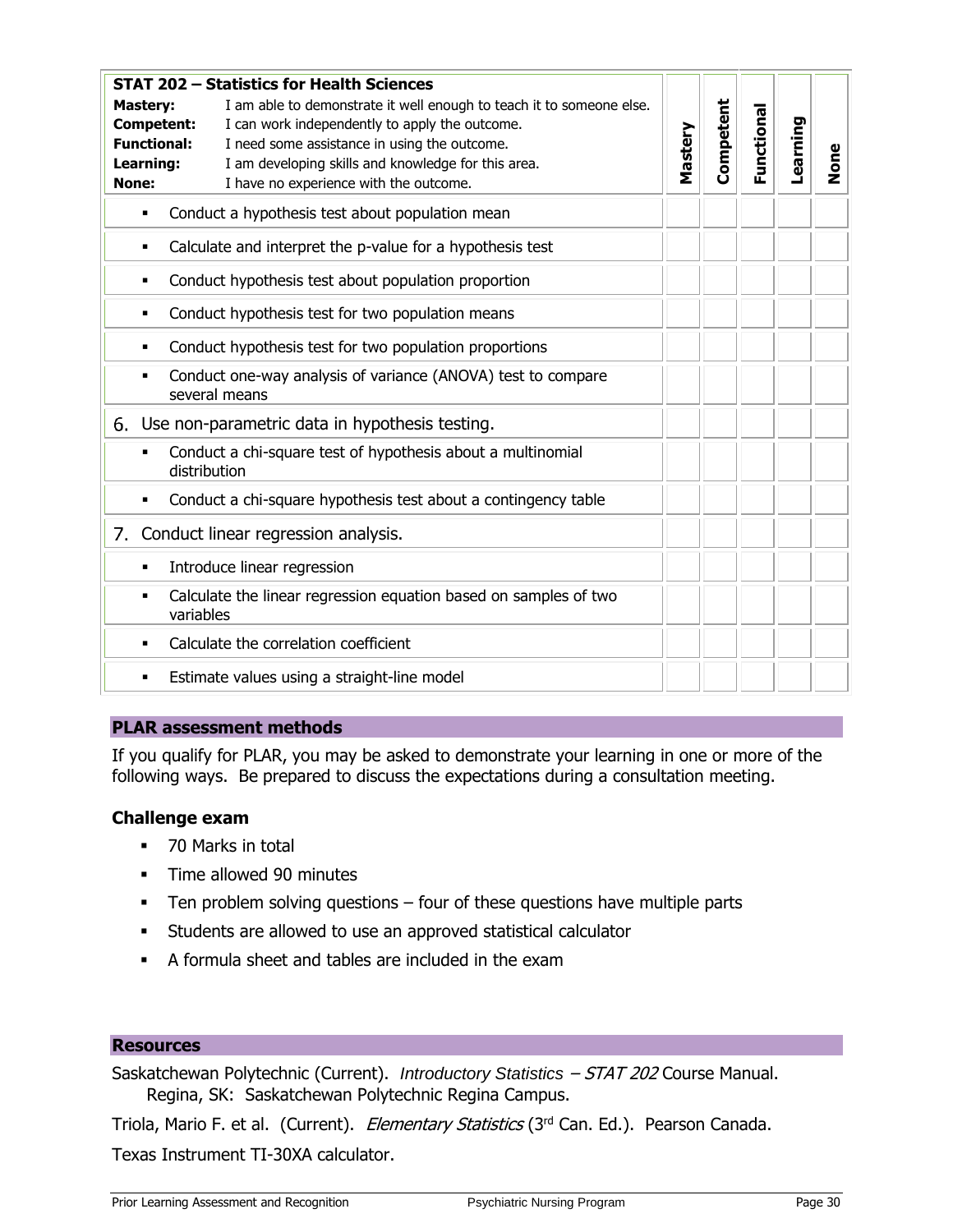# <span id="page-30-0"></span>**Psychiatric Nursing** Appendices

# <span id="page-30-2"></span><span id="page-30-1"></span>Appendix A PowerPoint Presentation Scoring Guide

Prior Learning Assessment and Recognition **Provident Provident Provident Page 31** Page 31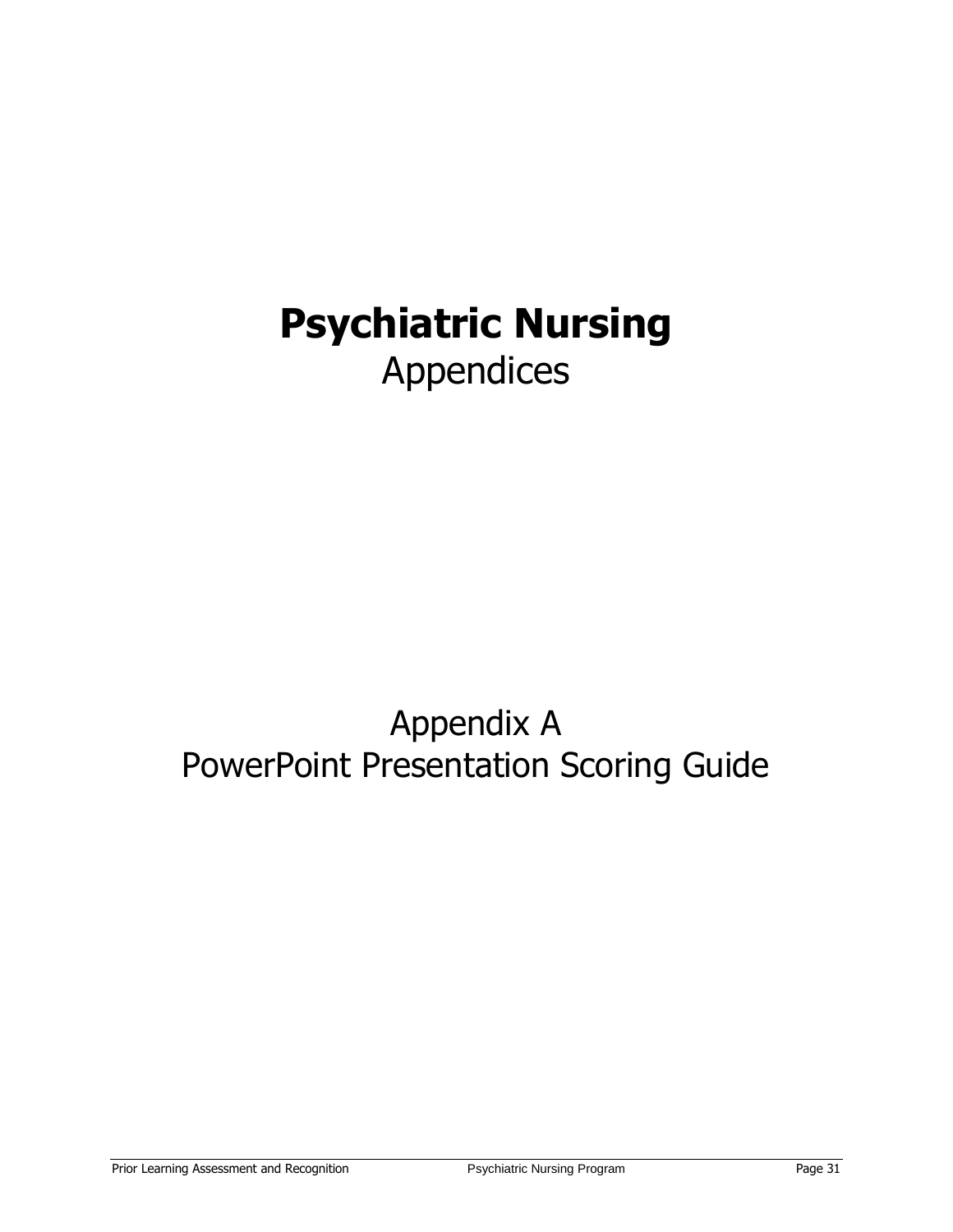

# **Psychiatric Nursing program**

#### **MICR 159 – Microbiology**

#### **PowerPoint Presentation Scoring Guide**

#### **Rating scale**

- 5 Excellent the work exceeds expectations, an exceptional job has been done.
- 4 Very good – the work is above and beyond minimal expectations, a substantial effort is demonstrated.
- 3 Meets expectations – the work has covered all aspects of the requirements for the presentation.
- 2 Limited – in some areas the work does not meet the requirements for the presentation.
- 1 Insufficient – the work is insufficient, with more than 50% of the requirements incomplete.
- 0 Not present there is no indication of the evaluation area.

| <b>Categories</b>                                                                     | 0        |   | $\overline{\mathbf{2}}$ | 3 | 4 | 5 | Total |  |
|---------------------------------------------------------------------------------------|----------|---|-------------------------|---|---|---|-------|--|
| <b>Content</b> – the depth and accuracy of the key<br>concepts and/or explanations.   | O        | 1 | $\overline{2}$          | 3 | 4 | 5 |       |  |
| <b>Organization</b> - logical progression of key<br>concepts and/or explanations.     | $\Omega$ |   | 2                       | 3 | 4 | 5 |       |  |
| <b>Visual aids</b> $-$ the effective use of technology and<br>quality of visual aids. | 0        |   | $\mathcal{P}$           | 3 | 4 | 5 |       |  |
| <b>Length of time</b> $-$ appropriate use of allotted<br>time.                        | 0        |   | 2                       | 3 | 4 | 5 |       |  |
| <b>Overall impression</b> $-$ use of language, eye<br>contact and professionalism.    | ŋ        |   | $\overline{2}$          | 3 | 4 | 5 |       |  |
| <b>References</b> $-$ quality and number of references<br>cited using APA style.      | $\Omega$ |   | $\mathcal{P}$           | 3 | 4 | 5 |       |  |
| <b>Total mark out of 30</b>                                                           |          |   |                         |   |   |   |       |  |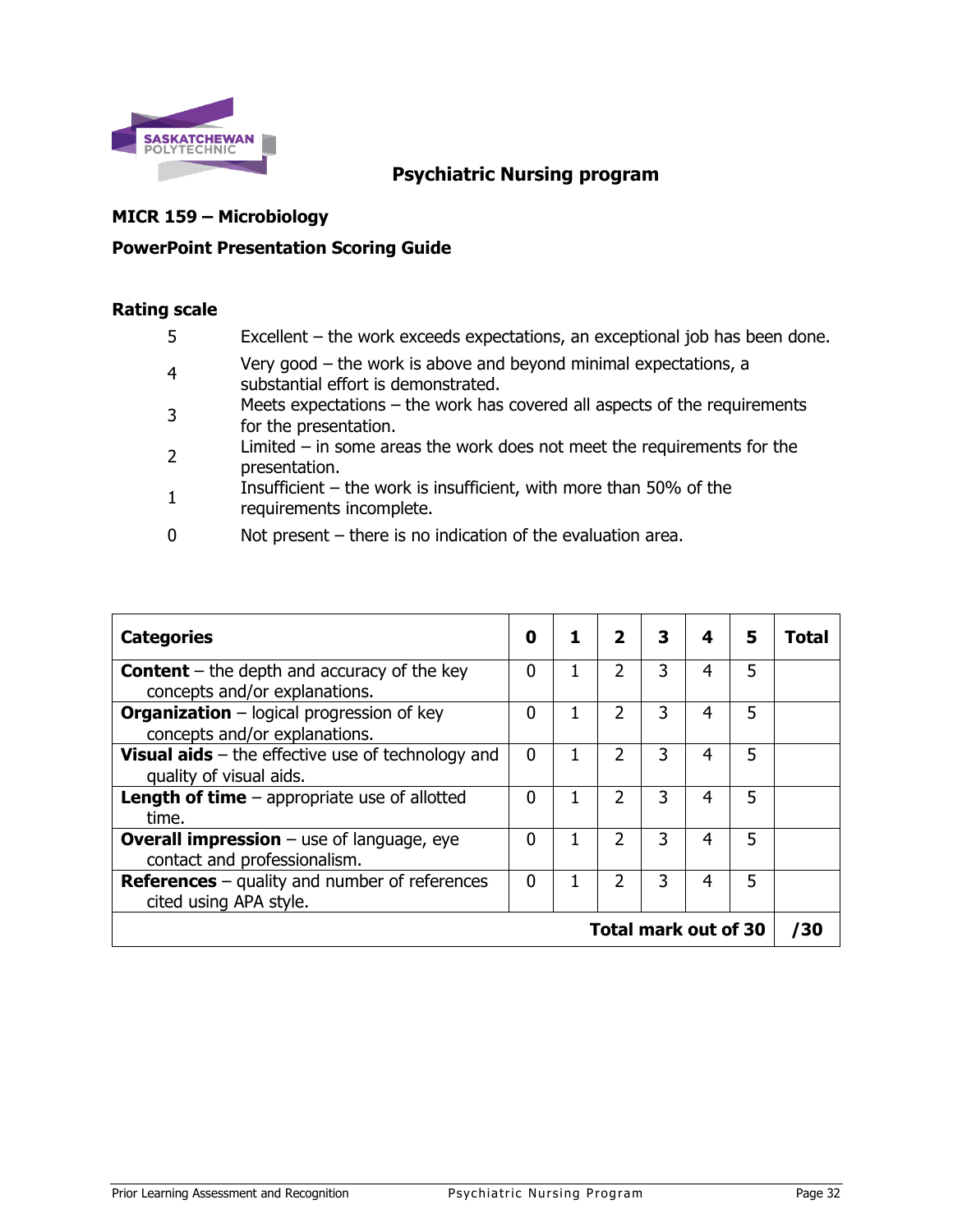# **Psychiatric Nursing**

# <span id="page-32-1"></span><span id="page-32-0"></span>Appendix B Comprehensive Challenge Exam Blueprint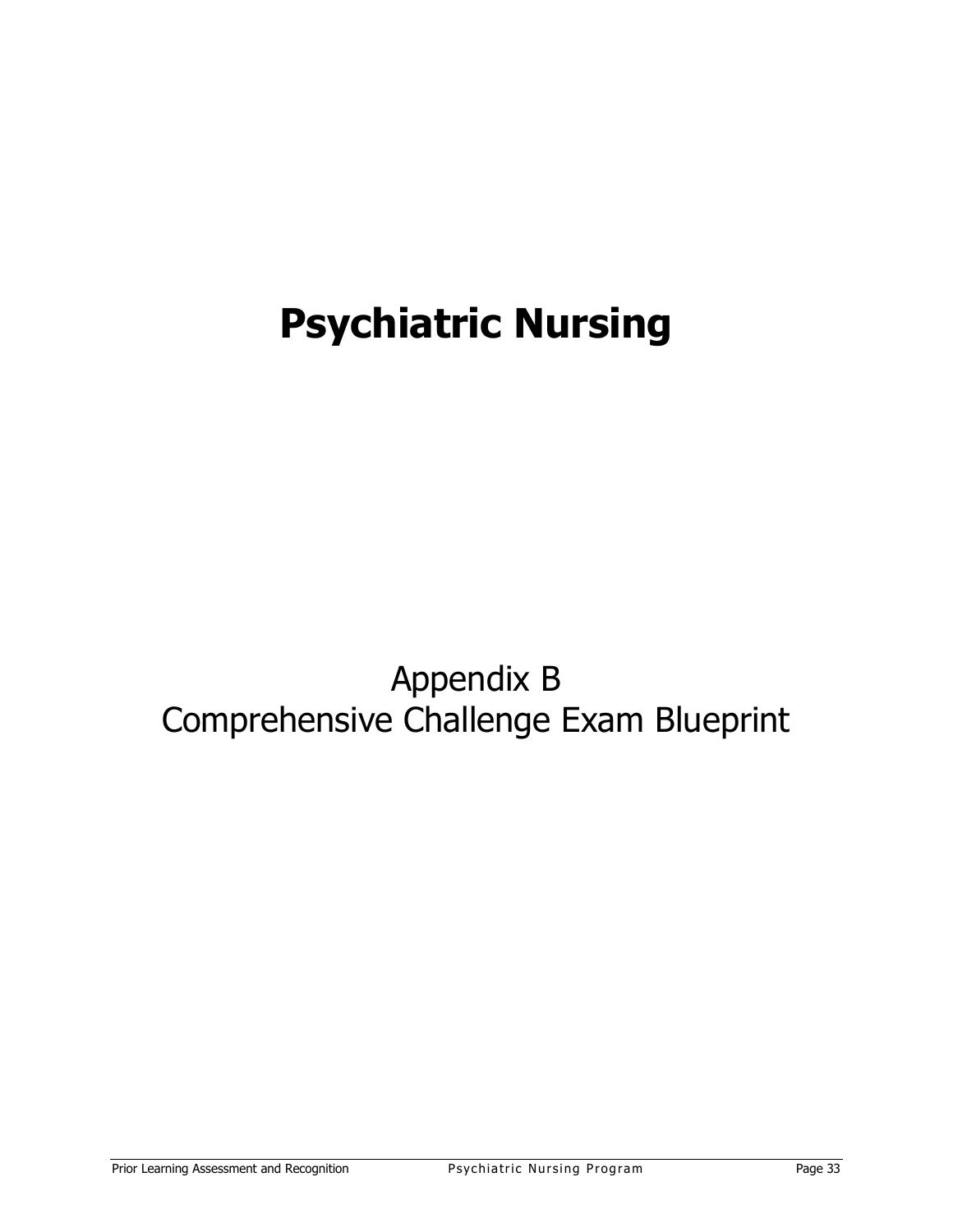

# **Psychiatric Nursing Program**

# **MICR 159 – Microbiology**

**Exam blueprint** (based on critical outcomes and learning steps)

|    | <b>Learning Outcomes</b>                                                                          | <b>Questions</b> |
|----|---------------------------------------------------------------------------------------------------|------------------|
| 1. | Examine the foundations of the science of microbiology.                                           |                  |
|    | Define the scope of microbiology<br>٠                                                             | $\overline{2}$   |
|    | Describe the foundations of microbiology<br>٠                                                     | 1                |
|    | Describe prokaryotic microbes<br>٠                                                                | $\overline{4}$   |
|    | Describe eukaryotic microbes<br>٠                                                                 | 1                |
|    | Describe acellular microbes                                                                       | 1                |
|    | Compare prokaryotes versus eukaryotes versus acellular microbes                                   |                  |
|    | Explain the taxonomy of microbes                                                                  | 1                |
|    | Total questions                                                                                   | 10               |
| 2. | Examine the major principles of epidemiology and their uses in the public<br>healthcare system.   |                  |
|    | Describe the major principles of epidemiology                                                     | 3                |
|    | Identify the chain of infection<br>٠                                                              | 3                |
|    | Compare the strategies for breaking the chain of infection<br>٠                                   |                  |
|    | Describe public health agencies<br>٠                                                              | 1                |
|    | Describe healthcare epidemiology<br>٠                                                             | 2                |
|    | Compare the major infection control procedures<br>п                                               | 1                |
|    | Total questions                                                                                   | 10               |
| 3. | Describe the pathogenesis of infectious diseases and its effects on the<br>immune system.         |                  |
|    | Describe the steps in the development of an infectious disease<br>٠                               | 1                |
|    | Describe the types of infections<br>٠                                                             | 2                |
|    | Describe virulence and virulence factors microbes possess<br>٠                                    | 3                |
|    | Compare the innate (nonspecific) versus adaptive (specific) defenses of the<br>٠<br>immune system | $\overline{2}$   |
|    | Discuss immunization                                                                              | $\overline{2}$   |
|    | Total questions                                                                                   | 10               |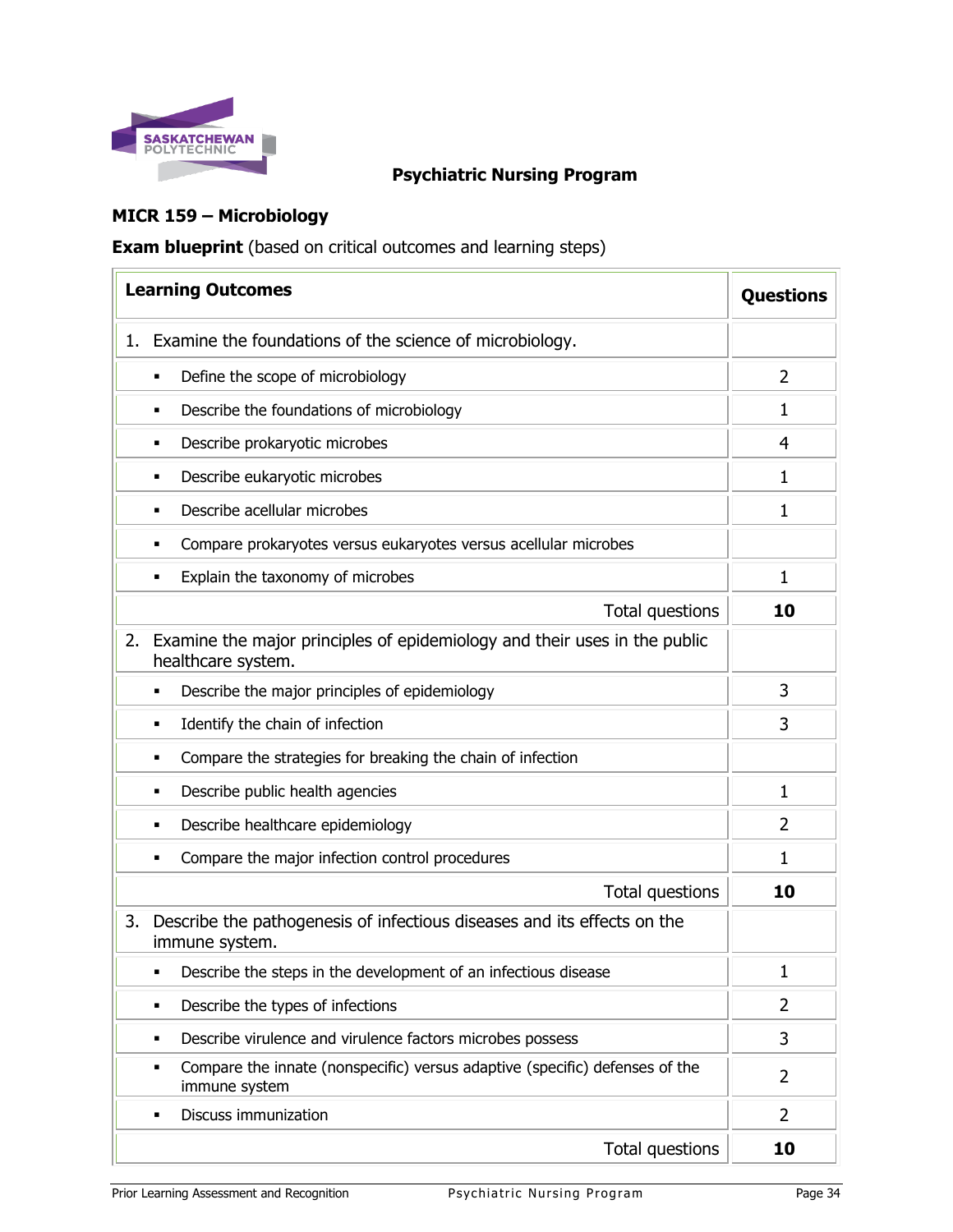| <b>Learning Outcomes</b>                                                                                    | <b>Questions</b> |
|-------------------------------------------------------------------------------------------------------------|------------------|
| Examine microbial growth and the major methods for preventing the<br>4.<br>spread of communicable diseases. |                  |
| Describe microbial growth and the factors affecting microbial growth<br>$\blacksquare$                      | 3                |
| Describe common physical and chemical agents that control microbial growth<br>$\blacksquare$<br>in vitro    | 4                |
| Describe antimicrobial agents used in vivo<br>$\blacksquare$                                                | 3                |
| Total questions                                                                                             | 10               |
| 5. Examine the major viral, bacterial and fungal diseases of humans.                                        |                  |
| Describe the microbial diseases of the skin, eyes and ears<br>$\blacksquare$                                | 3                |
| Describe the microbial diseases of the nervous system<br>$\blacksquare$                                     | $\overline{2}$   |
| Describe the microbial diseases of the respiratory system<br>٠                                              | 4                |
| Describe the microbial diseases of the cardiovascular system and systemic<br>٠<br>infections of the body    | 4                |
| Describe the microbial diseases of the digestive, urinary and reproductive<br>٠<br>systems                  | 7                |
| Total questions                                                                                             | 20               |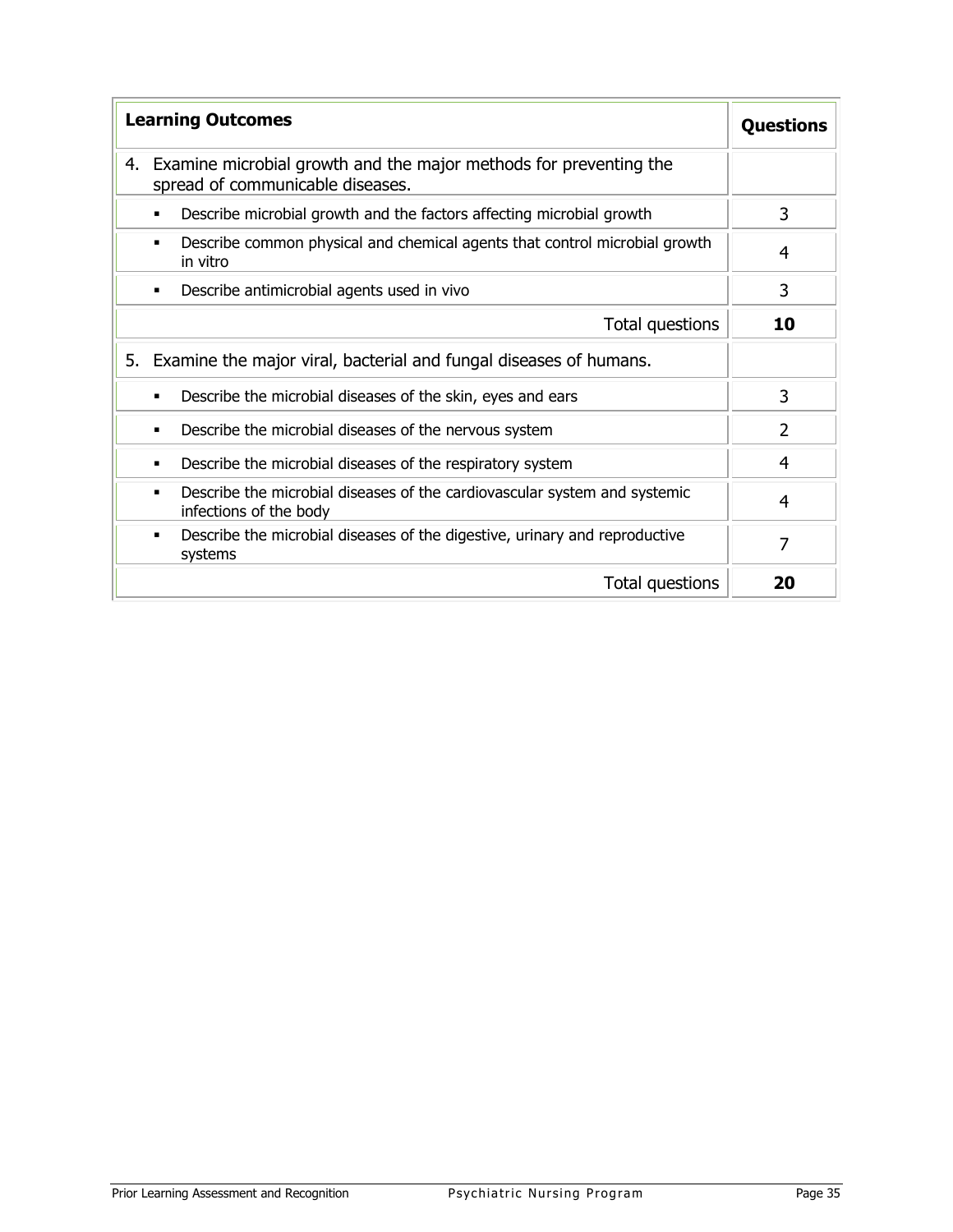# **Psychiatric Nursing**

<span id="page-35-1"></span><span id="page-35-0"></span>Appendix C Bookstore Instructions